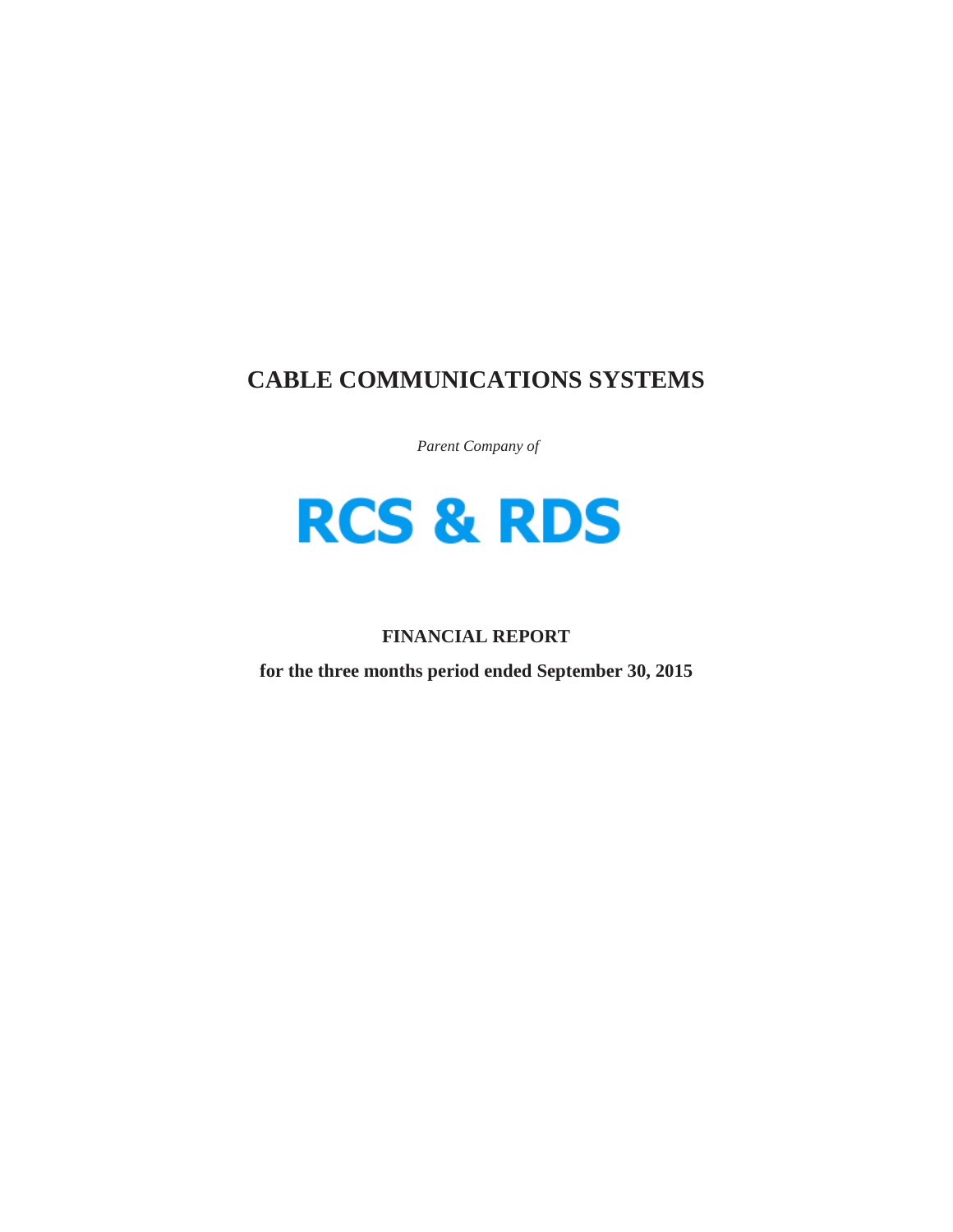# **Table of Contents**

| MANAGEMENT'S DISCUSSION AND ANALYSIS OF FINANCIAL CONDITION AND RESULTS OF |  |
|----------------------------------------------------------------------------|--|
|                                                                            |  |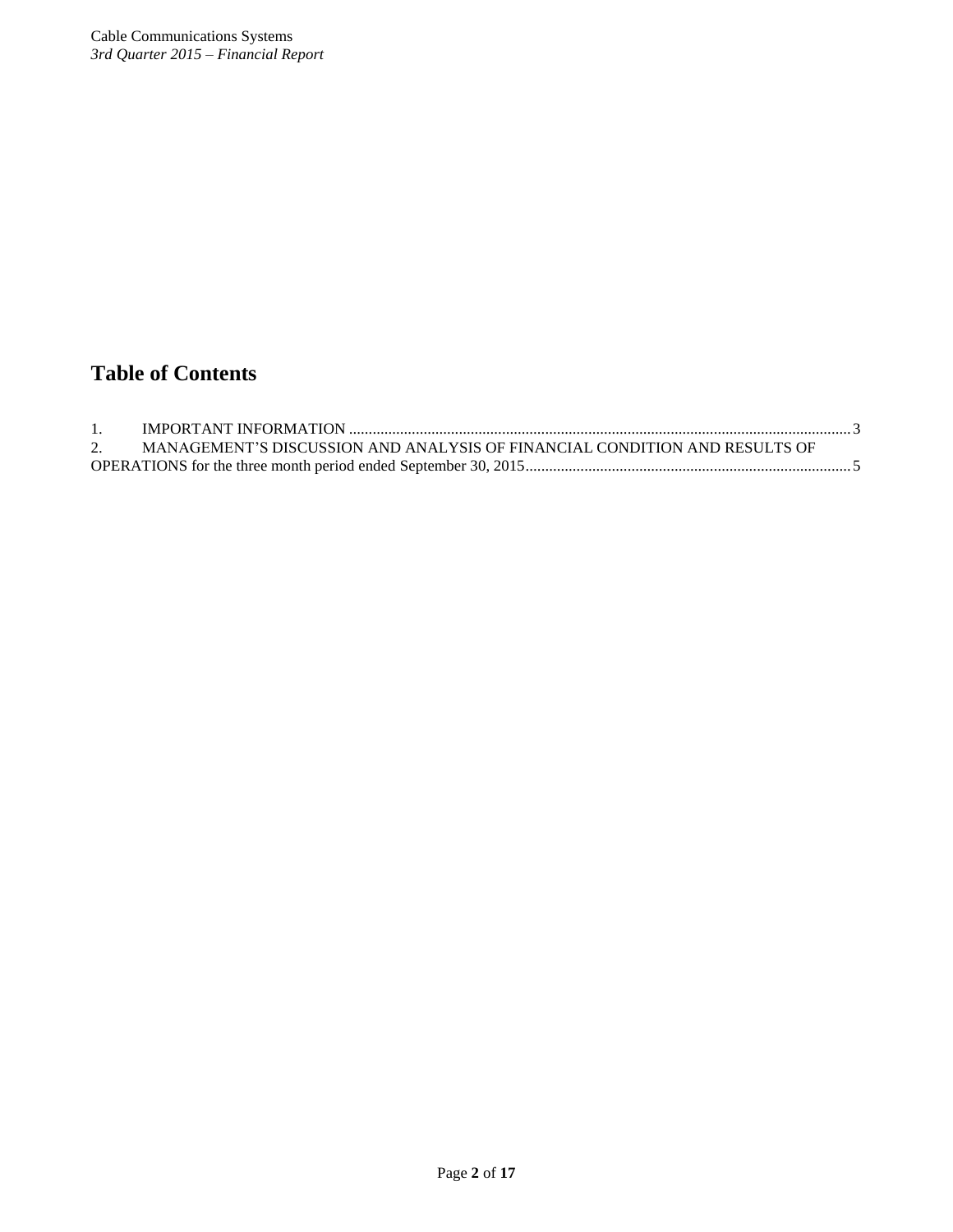# <span id="page-2-0"></span>**1. IMPORTANT INFORMATION**

# **FORWARD-LOOKING STATEMENTS**

Certain statements in this report are not historical facts and are forward-looking. Forward-looking statements include statements concerning our plans, expectations, projections, objectives, targets, goals, strategies, future events, future operating revenues or performance, capital expenditures, financing needs, plans or intentions relating to acquisitions, our competitive strengths and weaknesses, our business strategy, and the trends we anticipate in the industries and the political and legal environments in which we operate and other information that is not historical information.

Words such as "believe," "anticipate," "estimate," "target," "potential," "expect," "intend," "predict," "project," "could," "should," "may," "will," "plan," "aim," "seek" and similar expressions are intended to identify forward-looking statements but are not the exclusive means of identifying such statements.

The forward-looking statements contained in this report are largely based on our expectations, which reflect estimates and assumptions made by our management. These estimates and assumptions reflect our best judgment based on currently known market conditions and other factors, some of which are discussed below. Although we believe such estimates and assumptions to be reasonable, they are inherently uncertain and involve a number of risks and uncertainties that are beyond our control. In addition, management's assumptions about future events may prove to be inaccurate. All readers are cautioned that the forward-looking statements contained in this report are not guarantees of future performance, and we cannot assure any reader that such statements will be realized or the forward-looking events and circumstances will occur.

By their very nature, forward-looking statements involve inherent risks and uncertainties, both general and specific, many of which are beyond our control, and risks exist that the predictions, forecasts, projections and other forward-looking statements will not be achieved. You should be aware that a number of important factors could cause actual results to differ materially from the plans, objectives, expectations, estimates and intentions expressed in such forward-looking statements. These factors include, without limitation, various risks related to our business, risks related to regulatory matters and litigation, risks related to investments in emerging markets, risks related to our financial position as well as risks related to the notes and the related guarantee.

Any forward-looking statements are only made as of the date of this report. Accordingly, we do not intend, and do not undertake any obligation, to update forward-looking statements set forth in this report. You should interpret all subsequent written or oral forward-looking statements attributable to us or to persons acting on our behalf as being qualified by the cautionary statements in this report. As a result, you should not place undue reliance on such forward-looking statements.

# **OPERATING AND MARKET DATA**

In this report, we refer to persons who subscribe to one or more of our services as customers. We use the term revenue generating unit ("**RGU**") to designate a subscriber account of a customer in relation to one of our services. An individual customer may represent one or several RGUs depending on the number of our services to which it subscribes.

More specifically:

- for our cable TV and DTH services, we count each basic package that we invoice to a customer as an RGU, without counting separately the premium add-on packages that a customer may subscribe for;
- for our fixed internet and data services, we consider each subscription package to be a single RGU;
- for our fixed-line telephony and mobile telephony businesses, we consider each phone line that we invoice to be a separate RGU, so that a customer will represent more than one RGU if it has subscribed for more than one phone line (whether fixed-line or mobile); and
- for our mobile internet and data business, we consider each mobile internet and data subscription that we invoice and each mobile internet and data package sold in a bundle with our fixed internet and data subscriptions to be a separate RGU.

Since RGUs can be defined differently by different companies within our industry, you should use caution in comparing our RGU figures to those of our competitors.

We use the term average revenue per unit ("**ARPU**") to refer to the average monthly revenue per RGU in each business line or geographic segment and we calculate it by dividing the total revenue per business line or country for that month, by the total number of RGUs for that business line or country invoiced for services in that month, without differentiating between various types of subscription packages or the number and nature of services an individual customer subscribes for. As our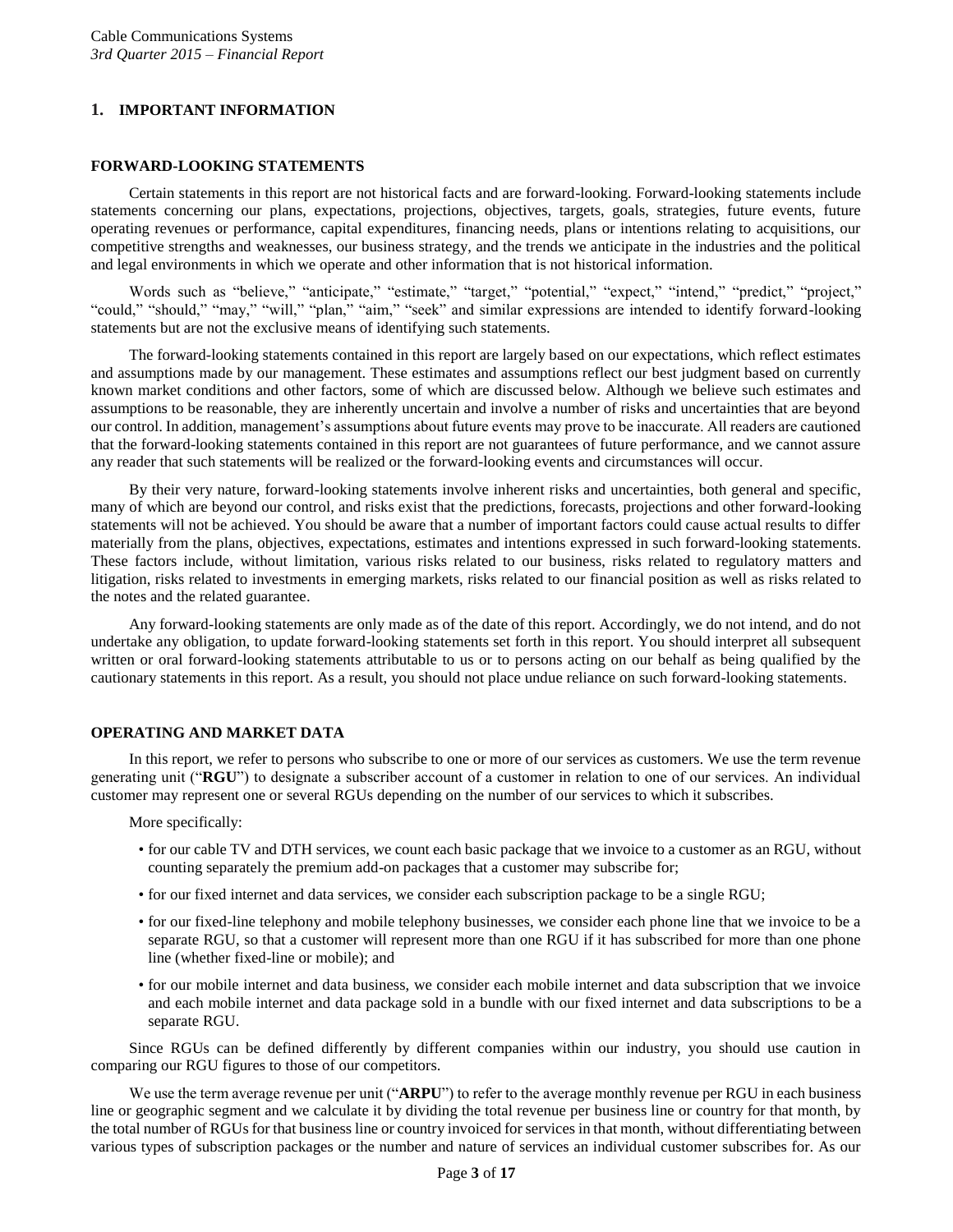definition of RGU is different for our different business lines, you should use caution when trying to compare ARPU between our business lines. In addition, because we calculate ARPU differently from some of our competitors, you should use caution when comparing our ARPU figures with those of other telecommunications companies.

Where information has been sourced from a third party, such information has been accurately reproduced and as far as we are aware and are able to ascertain from information published by such third party, no facts have been omitted which would render the reproduced information inaccurate or misleading. However, you should keep in mind that we have not independently verified information we have obtained from industry and government sources. These information and statements from our internal estimates and surveys have not been verified by any independent sources.

# **NON-GAAP FINANCIAL MEASURES**

In this report, we present certain financial measures that are not defined in and, thus, not calculated in accordance with IFRS, U.S. GAAP or generally accepted accounting principles in any other relevant jurisdiction. This includes EBITDA and Adjusted EBITDA (each as defined below). Because these measures are not standardized, companies can define and calculate these measures differently, and therefore we urge you not to use them as a basis for comparing our results with those of other companies.

We calculate EBITDA by adding back to consolidated operating profit/(loss) our charges for depreciation, amortization and impairment of assets. Adjusted EBITDA is defined as EBITDA adjusted for the effect of extraordinary and one-off items. EBITDA and Adjusted EBITDA under our definition may not be comparable to similar measures presented by other companies and labelled "EBITDA". We believe that EBITDA and Adjusted EBITDA are useful analytical tools for presenting a normalized measure of cash flows that disregards temporary fluctuations in working capital, including due to fluctuations in inventory levels and due to timing of payments received or payments made. Since operating profit and actual cash flows for a given period can differ significantly from this normalized measure, we urge you to consider these figures for any period together with our data for cash flows from operations and other cash flow data and our operating profit. You should not consider EBITDA or Adjusted EBITDA a substitute for operating profit or cash flows from operating activities.

We define EBITDA margin as the ratio of revenues and other income to EBITDA (for both September 30, 2015 and September 30, 2014, Adjusted EBITDA).

The covenants computation for the Notes uses EBITDA which may be different from the EBITDA/Adjusted EBITDA presented in this report.

### **ROUNDING**

Certain amounts that appear in this report have been subject to rounding adjustments. Accordingly, figures shown as totals in certain tables may not be an arithmetic aggregation of the figures that precede them.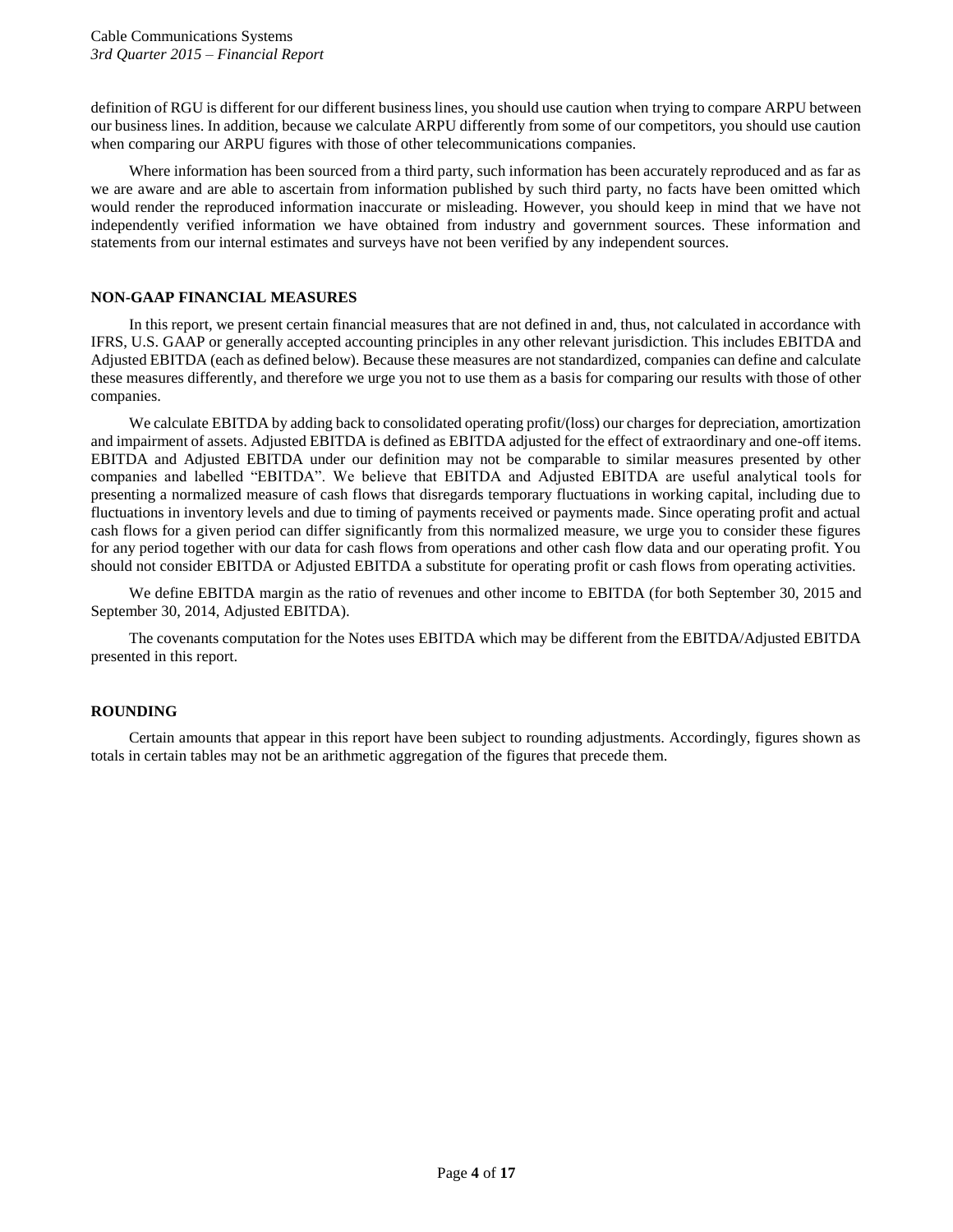# <span id="page-4-0"></span>**2. MANAGEMENT'S DISCUSSION AND ANALYSIS OF FINANCIAL CONDITION AND RESULTS OF OPERATIONS for the three month period ended September 30, 2015**

*This report includes and analyses the unaudited condensed consolidated financial statements of the Company as of September 30, 2015.*

*The following discussion and analysis of the financial condition and results of operations of the Company and its subsidiaries should be read in conjunction with the unaudited condensed consolidated interim financial report of the Company and its subsidiaries as at and for the three months ended September 30, 2015 and the related notes, prepared in accordance with IFRS.*

*The following discussion includes forward-looking statements based on assumptions about our future business.*

#### **OVERVIEW**

We are a leading provider of pay TV and telecommunications services in Romania and Hungary and of mobile services as an MVNO to the large Romanian communities in Spain and Italy. Our service offerings include cable TV, fixed internet and data, fixed- line telephony, mobile telephony, mobile internet and data and DTH satellite television services. We offer our own TV channels and pay TV services, which carry premium movies and sports content, as well as channels produced by third parties to our customers in Romania and Hungary through our cable TV and DTH satellite television platforms.

For the three months ended September 30, 2015, we had revenues of €193.6 million, net profit of €11.7 million and Adjusted EBITDA of €60.9 million. For the nine months ended September 30, 2015, we had revenues of €556.4 million, other income of  $\epsilon$ 21.7 million, net profit of  $\epsilon$ 21.6 million and Adjusted EBITDA of  $\epsilon$ 175 million.

# **RECENT DEVELOPMENTS**

#### **Business**

On April 21, 2015 we completed the sale of our subsidiary in the Czech Republic. At closing we received  $\epsilon$ 24.5 million net of cash disposed and we expect to incur additional transaction related costs out of which  $\epsilon$ 3.25 million are accrued for.

On May 22, 2015 we refinanced our 2013 Senior Facilities Agreement through a new club bank facility (the 2015 Senior Facilities Agreement). Total amount drawn under the 2015 Senior Facilities Agreement was RON 1,034 million (the equivalent in RON of  $\epsilon$ 235 million at the exchange rate of 4.4 RON/EUR). The interest rate for the term loan facility (RON 994.2 million) is 5.75% fixed and for the revolver credit facility (RON 39.2 million) is floating ROBOR + 2.5%. On October 30, 2015 we have repaid the first principal installment in amount of  $\epsilon$ 22.4 mil (RON 99.4 mil).

On December 22, 2014 we signed the contract for the acquisition of three radio stations in Romania. In February 2015 the National Audiovisual Council approved the transfer of the radio licenses. The transaction was closed on May 29, 2015.

In the second quarter of 2015 we acquired the exclusive rights for the Seria A and Ligue 1 competitions for Romania and Hungary territories for three seasons starting with the 2015/2016 season.

In July we acquired the football rights for the Romanian territory for the Spanish La Liga competition for three seasons starting with the 2015/2016 season.

At the end of July 2015 we signed a contract with 2K Telecom to purchase 30 Mhz in 4G spectrum (in the 2600 Mhz bandwidth). At the end of October 2015 we have participated in auction and acquired from ANCOM 10 unpaired blocks of 5 MHz in the 3700-3750 MHz bandwidth. These licenses will allow the developing of a 4G mobile telephony network in Romania. In October 2015 we launched 4G services to our mobile subscribers from 12 cities in Romania. 4G coverage will be extended to another 15 cities in the second stage of the projects planned for the fourth quarter of 2015.

#### **Legislation**

Several changes to the Romanian tax legislation (both the fiscal and the fiscal procedure code) were enacted by the Romanian Parliament in July (the fiscal procedure code) and in September (the fiscal code) and are to enter into force starting January 2016. These amendments were endorsed by the President of Romania. The changes aim at reducing the level of some fiscal burdens (such as the progressive cut of the VAT level from 24% to 20% starting January 2016 and to 19% starting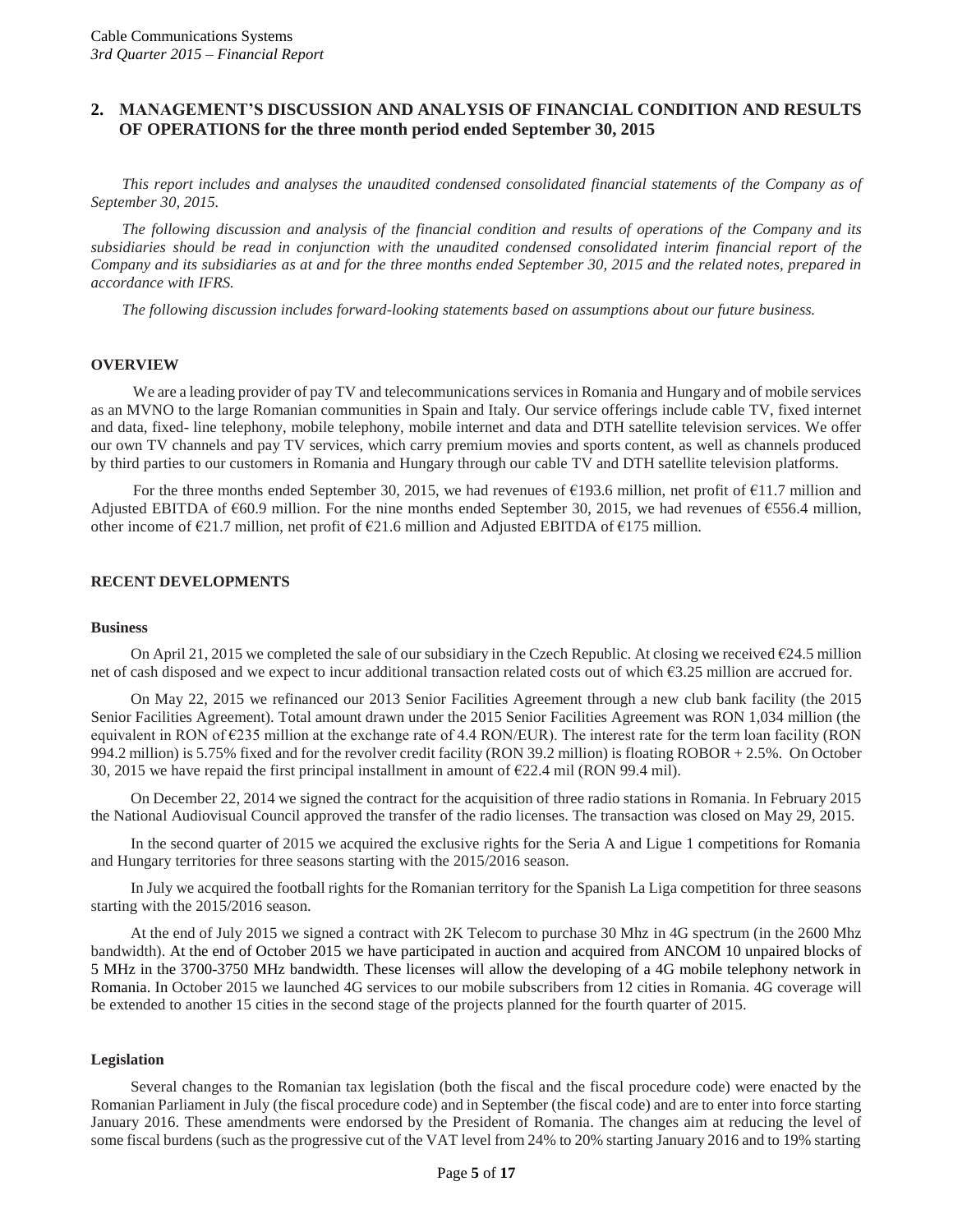January 2017; the decrease of the dividend tax from 16% to 5% starting January 2017, the abolition of some fuel excise, etc.), while increasing several other taxes (e.g., the raise of the currently applicable level of the social security taxes for individual professional revenues in Romania; the increase of the real estate taxation, etc.). The tax on special constructions (including networks) will be discontinued starting with January 2017.

# **BASIS OF FINANCIAL PRESENTATION**

The Company prepares its consolidated financial statements in accordance with IFRS. For the periods analysed in this report, the Company's presentation currency was the euro.

#### **Functional Currencies and Presentation Currency**

Each of our Group entities prepares its individual financial statements in the currency of the primary economic environment in which it operates; this local currency is the functional currency of the entity.

The Company presents its consolidated financial statements in euros. The Company uses the euro as the presentation currency of its consolidated financial statements under IFRS because the euro is used as a reference currency in the telecommunications industry in the European Union and management analysis and reporting is prepared in euros.

#### **Segments**

Our board of directors evaluates business and market opportunities and considers our results primarily on a country by country basis. As such, we report our results of operations in accordance with four geographic segments: Romania, Hungary, Spain and Other, which includes our operations in the Czech Republic (disposed of in April 2015) and Italy.

In addition, we present revenues and certain other financial information in accordance with our six business lines: cable TV, fixed internet and data, fixed-line telephony, mobile telephony, mobile internet and data and DTH.

#### **TRENDS AND OTHER FACTORS IMPACTING OUR RESULTS OF OPERATIONS**

The following are the key factors that have significantly affected our results of operations and financial condition during the periods under review, or which we expect will significantly affect our operations in the future.

#### **Exchange Rates**

Our operating subsidiaries record their financial results in their respective functional currencies (principally the Romanian leu and the Hungarian forint), which are then translated into euros in preparing our consolidated financial statements. In addition, because the mix of currencies in which our operating expenses are incurred differs significantly from the mix of currencies in which we generate revenue, we are also exposed to significant currency transactional risk.

In recent years, the values of local currencies in the principal countries where we operate have fluctuated considerably relative to the euro, our presentation currency, and the U.S. dollar. We have significant exposure to euro and to a lesser degree to U.S. dollar, as most of our financing agreements and in euro and we purchase certain content and services for our cable TV and DTH businesses in euros and U.S. dollars. In the nine month period ended September 30, 2015, compared with the same period in 2014, the Romanian leu appreciated by 0.2% relative to the euro and declined by 20.9% relative to the U.S. dollar, and the Hungarian forint declined by 0.1% relative to the euro and depreciated by 21.2% relative to the U.S. dollar. In the 3<sup>rd</sup> quarter of 2015, compared with the same period in 2014, the Romanian leu declined by 0.4% relative to the euro and declined by 20.1% relative to the U.S. dollar, and the Hungarian forint slightly appreciated with 0.1% relative to the euro and declined 19.5% relative to the U.S. dollar. The changes in currencies discussed are computed using the average rates in the period presented in the table below.

Going forward, we plan to continue to present our consolidated financial results in euros. Any further significant appreciation of the euro against our other functional currencies in coming periods could have the effect of significantly reducing our financial results as reported in euro.

The following table sets out the period end and average exchange rates of the euro against each of our local functional currencies, in each case as reported by the relevant central bank on its website (unless otherwise stated):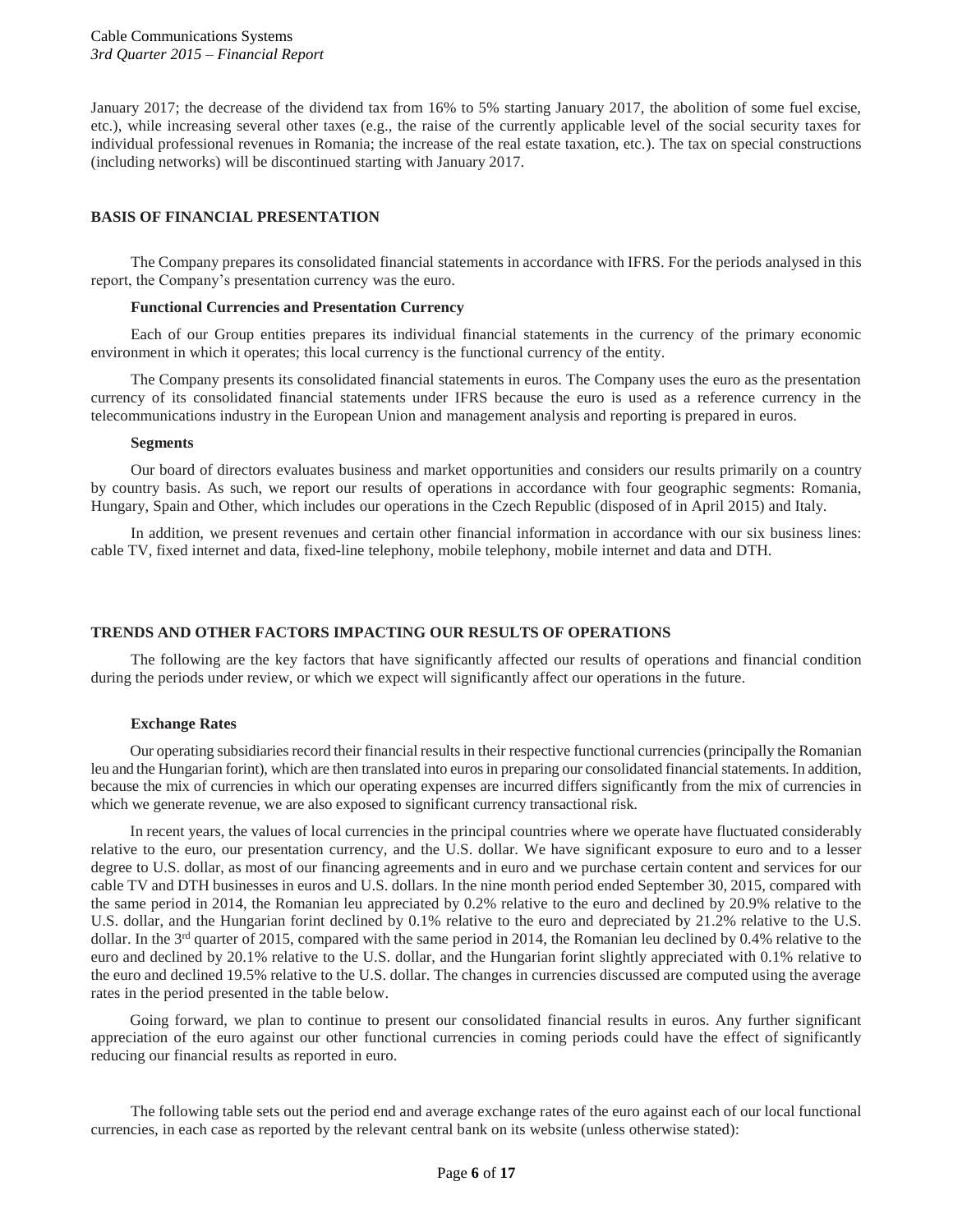|                                           | As at and for the three<br>months ended September 30 |        | As at and for the nine<br>months ended September 30 |        |  |  |  |
|-------------------------------------------|------------------------------------------------------|--------|-----------------------------------------------------|--------|--|--|--|
|                                           | 2014                                                 | 2015   |                                                     | 2015   |  |  |  |
|                                           | Value of one euro in the relevant currency           |        |                                                     |        |  |  |  |
| Romanian leu (RON)                        |                                                      |        |                                                     |        |  |  |  |
| Period beginning rate                     | 4.39                                                 | 4.47   | 4.48                                                | 4.48   |  |  |  |
| Period end rate                           | 4.41                                                 | 4.42   | 4.41                                                | 4.42   |  |  |  |
| Average rate                              | 4.41                                                 | 4.43   | 4.45                                                | 4.44   |  |  |  |
| Hungarian forint $(HUF)^{(2)}$            |                                                      |        |                                                     |        |  |  |  |
| Period beginning rate                     | 310.19                                               | 315.04 | 296.91                                              | 314.89 |  |  |  |
| Period end rate                           | 310.36                                               | 313.32 | 310.36                                              | 313.32 |  |  |  |
| Average rate                              | 312.33                                               | 312.04 | 308.76                                              | 309.01 |  |  |  |
| Czech koruna $(CZK)^{(3)}$                |                                                      |        |                                                     |        |  |  |  |
| Period beginning rate                     | 27.43                                                | N.R.   | 27.43                                               | 27.73  |  |  |  |
| Period end rate                           | 27.50                                                | N.R.   | 27.50                                               | 27.43  |  |  |  |
| Average rate                              | 27.66                                                | N.R.   | 27.52                                               | 27.58  |  |  |  |
| United States Dollar (USD) <sup>(1)</sup> |                                                      |        |                                                     |        |  |  |  |
| Period beginning rate                     | 1.37                                                 | 1.11   | 1.38                                                | 1.21   |  |  |  |
| Period end rate                           | 1.26                                                 | 1.12   | 1.26                                                | 1.12   |  |  |  |
| Average rate                              | 1.33                                                 | 1.11   | 1.35                                                | 1.11   |  |  |  |

(1) According to the exchange rates published by the European Central Bank.

(2) According to the exchange rates published by the National Bank of Hungary.

(3) Czech subsidiary was disposed in April 2015. Exchange rates presented above for 9 months 2015 are as at Q2 2015.

*N.R. Not relevant*

In the three months ended September 30, 2015, we had a net foreign exchange gain (which is recognized in net finance expenses on our statement of comprehensive income) of  $\epsilon$ 7.1 million due to the appreciation of the Romanian leu against the euro at the end of the quarter as compared to June 30, 2015. In the three months ended September 30, 2014, we had a net foreign exchange loss of €5.3 million because of the depreciation of the Romanian leu against the euro at the end of the quarter as compared to June 30, 2014.

In the nine months ended September 30, 2015, we had a net foreign exchange gain (which is recognized in net finance income on our statement of comprehensive income) of  $68.1$  million due to the appreciation of the Romanian leu against the euro at the end of the period as compared to December 31, 2014. In the nine months ended September 30, 2014, we had a net foreign exchange gain of  $\epsilon$ 12.1 million due to the appreciation of the Romanian leu against the euro at the end of the period as compared to December 31, 2013.

#### **Growth in Business, RGUs and ARPU**

Our revenues are most directly a function of the number of our RGUs and ARPU. Neither of these terms is a measure of financial performance under IFRS, nor have these measures been reviewed by an outside auditor, consultant or expert. Each of these measures is derived from management estimates. See "*Important Information – Operating and Market Data*"

The following table shows, by segment and business, our RGUs at the beginning and at the end of the third quarter in each of 2014 and 2015 and monthly ARPU for the three months ended September 30, 2014 and 2015. ARPU figures are not shown on a constant currency basis.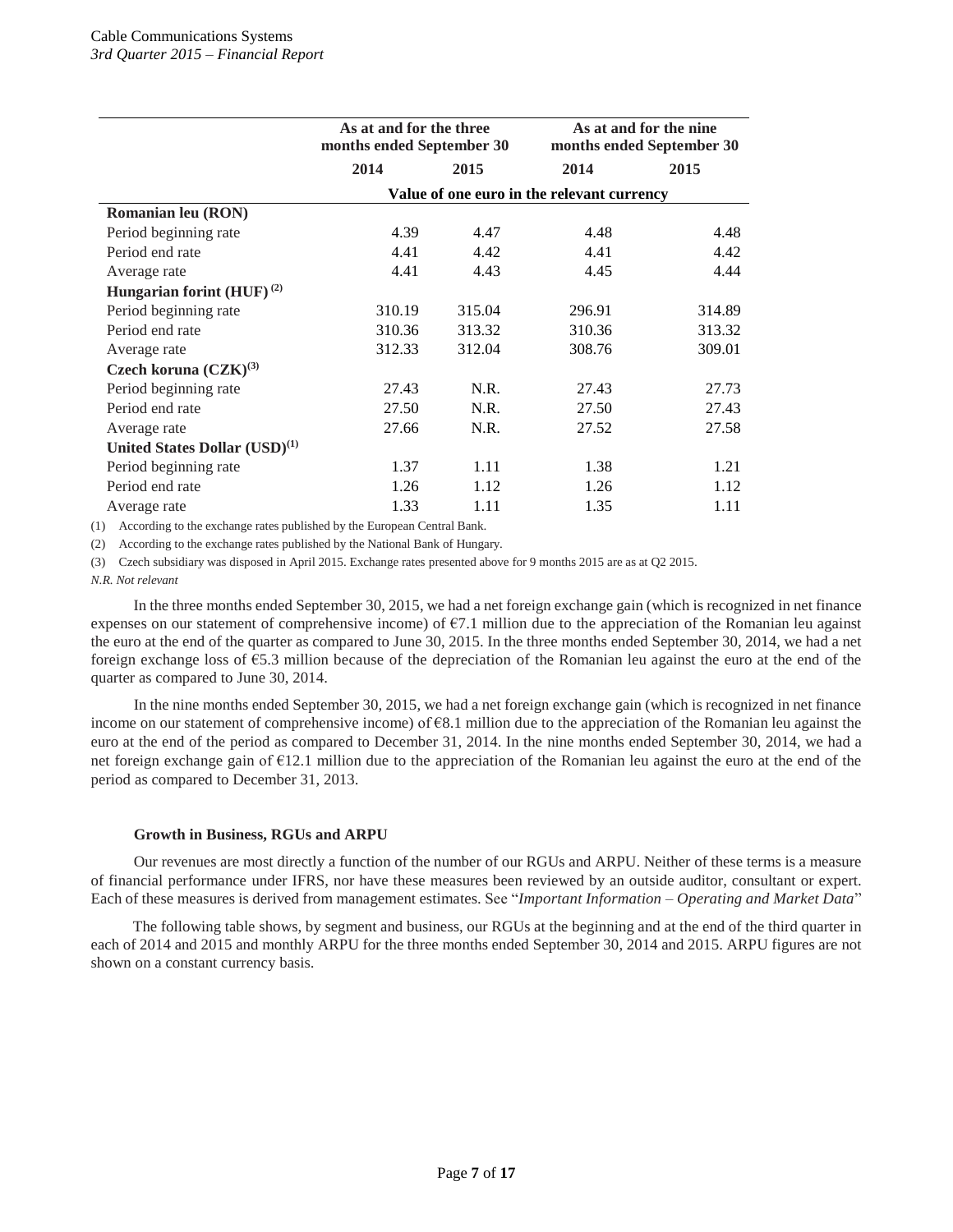|                                     | <b>RGUs (in thousands)</b> |       |                         |                        |       | <b>ARPU (EUR/RGU/month)</b> |                                                      |       |                         |
|-------------------------------------|----------------------------|-------|-------------------------|------------------------|-------|-----------------------------|------------------------------------------------------|-------|-------------------------|
|                                     | As at June 30,             |       | $\frac{0}{0}$<br>change | As at September<br>30, |       | $\frac{0}{0}$<br>change     | For the three<br>month period ended<br>September 30, |       | $\frac{6}{6}$<br>change |
|                                     | 2014                       | 2015  |                         | 2014                   | 2015  |                             | 2014                                                 | 2015  |                         |
| Romania                             |                            |       |                         |                        |       |                             |                                                      |       |                         |
| Cable TV                            | 2,535                      | 2,659 | 4.9%                    | 2,559                  | 2,693 | 5.2%                        | 5.13                                                 | 5.28  | 2.9%                    |
| Fixed Internet and data             |                            |       |                         |                        |       |                             |                                                      |       |                         |
| Residential <sup>(4)</sup>          | 1,670                      | 1,802 | 7.9%                    | 1,698                  | 1,821 | 7.2%                        | 5.21                                                 | 5.11  | $-1.9%$                 |
| <b>Business</b>                     | 83                         | 96    | 15.7%                   | 86                     | 99    | 15.1%                       | 42.62                                                | 38.90 | $-8.7%$                 |
| Fixed-line telephony                |                            |       |                         |                        |       |                             |                                                      |       |                         |
| Residential $(4)$                   | 1,380                      | 1,318 | $-4.5%$                 | 1,365                  | 1,303 | $-4.5%$                     | 1.32                                                 | 1.24  | $-6.1%$                 |
| <b>Business</b>                     | 119                        | 125   | 5.0%                    | 120                    | 126   | 5.0%                        | 4.25                                                 | 3.63  | $-14.6%$                |
| Mobile telephony $(4)$              | 1,087                      | 1,583 | 45.6%                   | 1,217                  | 1,705 | 40.1%                       | 1.87                                                 | 3.13  | 67.4%                   |
| Mobile internet and data $(4)$      | 852                        | 1,483 | 74.1%                   | 1,053                  | 1,624 | 54.2%                       | 1.49                                                 | 1.22  | $-18.1%$                |
| $DTH^{(4)}$                         | 765                        | 690   | $-9.8%$                 | 741                    | 682   | $-8.0%$                     | 4.76                                                 | 4.92  | 3.4%                    |
| <b>Hungary</b>                      |                            |       |                         |                        |       |                             |                                                      |       |                         |
| Cable $TV^{(4)}$                    | 402                        | 420   | 4.5%                    | 405                    | 427   | 5.4%                        | 7.03                                                 | 7.15  | 1.7%                    |
| Fixed internet and data $^{(4)}$    | 333                        | 361   | 8.4%                    | 339                    | 370   | 9.1%                        | 7.47                                                 | 7.58  | 1.5%                    |
| Fixed-line telephony <sup>(4)</sup> | 292                        | 312   | 6.8%                    | 296                    | 319   | 7.8%                        | 2.33                                                 | 1.69  | $-27.5%$                |
| Mobile internet and data $^{(1)}$   | 20                         | 18    | $-10.0%$                | 20                     | 17    | $-15.0%$                    | 6.52                                                 | 6.70  | 2.8%                    |
| $DTH^{(4)}$                         | 341                        | 331   | $-2.9%$                 | 339                    | 329   | $-2.9%$                     | 7.51                                                 | 7.69  | 2.4%                    |
| <b>Spain</b>                        |                            |       |                         |                        |       |                             |                                                      |       |                         |
| Mobile telephony <sup>(2)</sup>     | 364                        | 487   | 33.8%                   | 389                    | 492   | 26.5%                       | 9.87                                                 | 9.62  | $-2.5%$                 |
| Mobile internet and data $^{(2)}$   | 154                        | 224   | 45.5%                   | 172                    | 237   | 37.8%                       | 5.56                                                 | 6.84  | 23.0%                   |
| <b>Italy</b>                        |                            |       |                         |                        |       |                             |                                                      |       |                         |
| Mobile telephony <sup>(2)(4)</sup>  | 57                         | 74    | 29.8%                   | 58                     | 79    | 36.2%                       | 6.98                                                 | 7.67  | 9.9%                    |
| Mobile internet and data $^{(2)}$   | $\overline{2}$             | 5     | 150.0%                  | $\mathfrak{2}$         | 6     | 200.0%                      | 5.23                                                 | 6.34  | 21.2%                   |
| <b>Discontinued Operations</b>      |                            |       |                         |                        |       |                             |                                                      |       |                         |
| $DTH^{(3)}$                         | 145                        | N.M.  | $-100.0\%$              | 139                    | N.M.  | $-100.0\%$                  | 7.82                                                 | N.M.  | $-100.0\%$              |

(1) As a reseller, selling services which utilize the Telenor network under our "Digi" brand.

(2) As an MVNO.

(3) Includes services provided in Czech Republic.

(4) For accuracy purposes, in 2015 a reallocation of service revenues between business lines was made. Therefore, ARPU comparative for 3 months 2014 was recomputed on comparable basis, including these reallocations.

*N.M Not meaningful*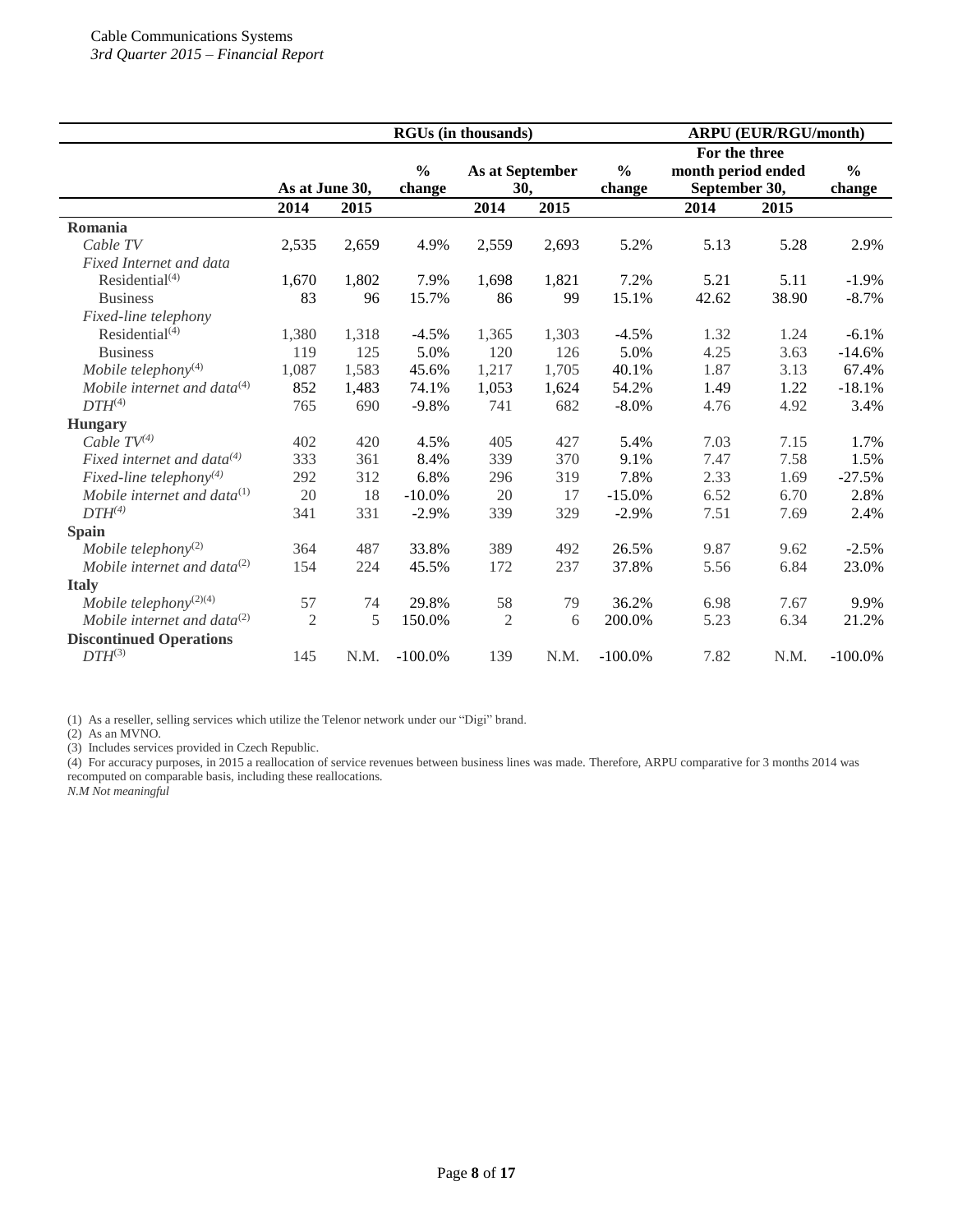# **HISTORICAL RESULTS OF OPERATIONS**

# **Results of Operations for the three months ended September 30, 2014 and 2015**

|                                                                                | Three months ended<br>September 30, |        | Nine months ended<br>September 30, |        |
|--------------------------------------------------------------------------------|-------------------------------------|--------|------------------------------------|--------|
|                                                                                | 2014                                | 2015   | 2014                               | 2015   |
|                                                                                | (euro in millions)                  |        | (euro in millions)                 |        |
| <b>Revenues</b>                                                                |                                     |        |                                    |        |
| Romania                                                                        | 122.9                               | 141.9  | 344.3                              | 401.7  |
| Hungary                                                                        | 29.1                                | 31.3   | 88.6                               | 93.7   |
| Spain                                                                          | 14.1                                | 19.2   | 39.4                               | 53.8   |
| Other                                                                          | 1.3                                 | 1.9    | 3.6                                | 5.5    |
| Discontinued operations                                                        | 3.3                                 | 0.0    | 10.5                               | 3.8    |
| Elimination of intersegment revenues                                           | (0.7)                               | (0.7)  | (2.4)                              | (2.0)  |
| <b>Total revenues</b>                                                          | 170.1                               | 193.6  | 484.0                              | 556.4  |
|                                                                                |                                     |        |                                    |        |
| Other income                                                                   | 1.3                                 | (0.2)  | 9.6                                | 21.7   |
| <b>Operating expenses</b>                                                      |                                     |        |                                    |        |
| Romania                                                                        | 79.4                                | 96.4   | 208.8                              | 271.9  |
| Hungary                                                                        | 17.7                                | 18.7   | 54.0                               | 56.3   |
| Spain                                                                          | 12.8                                | 16.1   | 36.4                               | 45.6   |
| Other                                                                          | 1.9                                 | 2.2    | 5.6                                | 6.9    |
| Discontinued operations                                                        | 2.2                                 | 0.0    | 6.9                                | 2.6    |
| Elimination of intersegment expenses                                           | (0.7)                               | (0.7)  | (2.4)                              | (2.0)  |
| Depreciation, amortization and impairment of tangible and<br>intangible assets | 42.0                                | 42.5   | 140.5                              | 136.5  |
| <b>Total operating expenses</b>                                                | 155.4                               | 175.2  | 449.9                              | 517.9  |
|                                                                                |                                     |        |                                    |        |
| <b>Operating profit</b>                                                        | 16.0                                | 18.2   | 43.7                               | 60.2   |
|                                                                                |                                     |        |                                    |        |
| Finance income                                                                 | 0.7                                 | 7.5    | 12.8                               | 8.5    |
| Finance expense                                                                | (18.7)                              | (13.7) | (43.8)                             | (44.1) |
| Net finance costs                                                              | (18.0)                              | (6.2)  | (31.1)                             | (35.7) |
|                                                                                |                                     |        |                                    |        |
| <b>Profit / (Loss) before taxation</b>                                         | (2.0)                               | 12.0   | 12.6                               | 24.6   |
| Income tax benefit/(expense)                                                   | (0.5)                               | (0.3)  | (1.4)                              | (2.9)  |
| Profit / (Loss) for the period                                                 | (2.4)                               | 11.7   | 11.3                               | 21.6   |

#### *Revenues*

Our revenues for the three months ended September 30, 2015 were €193.6 million, compared with €170.1 million for the three months ended September 30, 2014, an increase of 13.8%. On a constant currency basis (by reference to the three month period ended September 30, 2014 average exchange rates), our revenues would have grown by an additional €0.3 million to €193.9 million for the three months ended September 30, 2015, an aggregate increase of 14%.

Our revenues from continuing operations for the three months ended September 30, 2015 were €193.6 million, compared with  $\epsilon$ 166.7 million for the three months ended September 30, 2014, an increase of 16.1%. On a constant currency basis (by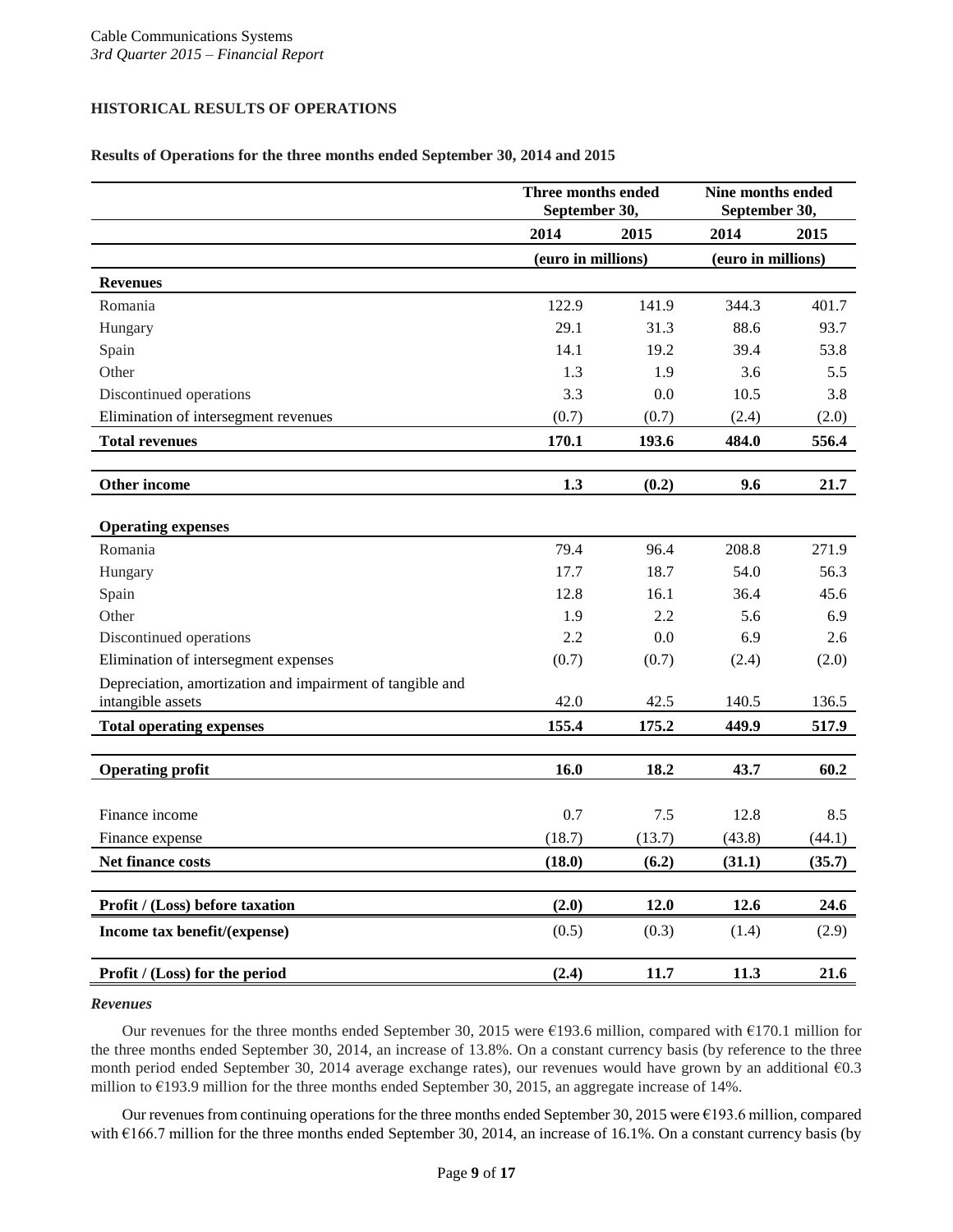reference to the three month period ended September 30, 2014 average exchange rates), our revenues from continuing operations would have grown by an additional €0.3 million to €193.9 million for the three months ended September 30, 2015, an aggregate increase of 16.3%.

Our revenues for the nine months ended September 30, 2015 were €556.4 million, compared with €484 million for the nine months ended September 30, 2014, an increase of 15%. On a constant currency basis (by reference to the nine month period ended September 30, 2014 average exchange rates), our revenues would have decreased by €0.3 million to €556.1 million for the nine months ended September 30, 2015, an aggregate increase of 14.9%.

Our revenues from continuing operations for the nine months ended September 30, 2015 were €552.6 million, compared with €473.5 million for the nine months ended September 30, 2014, an increase of 16.7%. On a constant currency basis (by reference to the nine month period ended September 30, 2014 average exchange rates), our revenues from continuing operations would have decreased by  $60.3$  million to  $6552.2$  million for the nine months ended September 30, 2015, an aggregate increase of 16.6%.

The following tables show the distribution of revenues by country and business line for the three and nine months ended September 30, 2014 and 2015 and the revenues calculated on constant currency basis:

|                                               | Three months ended<br>September 30, |                                          | % change   | Nine months ended<br>September 30, |       | % change  |
|-----------------------------------------------|-------------------------------------|------------------------------------------|------------|------------------------------------|-------|-----------|
|                                               | $2014^{(2)}$                        | 2015                                     |            | $2014^{(2)}$                       | 2015  |           |
|                                               |                                     | (euro in millions)<br>(euro in millions) |            |                                    |       |           |
| Romania                                       |                                     |                                          |            |                                    |       |           |
| Cable TV                                      | 39.2                                | 42.4                                     | 8.2%       | 115.8                              | 123.9 | 7.0%      |
| Fixed internet and data                       | 37.1                                | 38.9                                     | 4.9%       | 110.0                              | 116.1 | 5.5%      |
| Fixed-line telephony                          | 7.0                                 | 6.2                                      | $-11.4%$   | 22.9                               | 19.0  | $-17.0%$  |
| Mobile telephony                              | 6.5                                 | 15.4                                     | 136.9%     | 15.4                               | 40.0  | 159.7%    |
| Mobile internet and data                      | 4.3                                 | 5.9                                      | 37.2%      | 11.7                               | 15.9  | 35.9%     |
| <b>DTH</b>                                    | 10.7                                | 10.1                                     | $-5.6%$    | 32.9                               | 30.3  | $-7.9%$   |
| Other revenues                                | 17.7                                | 22.4                                     | 26.6%      | 33.7                               | 55.2  | 63.8%     |
| <b>Total</b>                                  | 122.4                               | 141.5                                    | 15.6%      | 342.4                              | 400.4 | 16.9%     |
| <b>Hungary</b>                                |                                     |                                          |            |                                    |       |           |
| Cable TV                                      | 8.5                                 | 9.1                                      | 7.1%       | 25.7                               | 27.3  | 6.2%      |
| Fixed internet and data                       | 7.5                                 | 8.3                                      | 10.7%      | 22.5                               | 24.7  | 9.8%      |
| Fixed-line telephony                          | 2.1                                 | 1.6                                      | $-23.8%$   | 6.3                                | 5.2   | $-17.5%$  |
| Mobile internet and data                      | 0.4                                 | 0.4                                      | 0.0%       | 1.2                                | 1.1   | $-8.3%$   |
| <b>DTH</b>                                    | 7.7                                 | 7.6                                      | $-1.3%$    | 23.2                               | 22.8  | $-1.7%$   |
| Other revenues                                | 2.9                                 | 4.3                                      | 48.3%      | 9.8                                | 12.6  | 28.6%     |
| <b>Total</b>                                  | 29.1                                | 31.3                                     | 7.6%       | 88.6                               | 93.7  | 5.8%      |
| <b>Spain</b>                                  |                                     |                                          |            |                                    |       |           |
| Mobile telephony                              | 11.2                                | 14.1                                     | 25.9%      | 31.9                               | 40.2  | 26.0%     |
| Mobile internet and data                      | 2.7                                 | 4.7                                      | 74.1%      | 6.7                                | 12.5  | 86.6%     |
| Other revenues                                | N.M.                                | 0.1                                      | 0%         | 0.1                                | 0.2   | 100.0%    |
| <b>Total</b>                                  | 13.9                                | 18.9                                     | 36.0%      | 38.8                               | 53.0  | 36.6%     |
| <b>Italy</b>                                  |                                     |                                          |            |                                    |       |           |
| Mobile telephony                              | 1.2                                 | 1.8                                      | 50.0%      | 3.5                                | 5.1   | 45.7%     |
| Mobile internet and data                      | N.M.                                | 0.1                                      | N.M.       | N.M.                               | 0.2   | N.M.      |
| Other revenues                                | 0.1                                 | 0.1                                      | 0%         | 0.2                                | 0.1   | $-50.0\%$ |
| <b>Total</b>                                  | 1.3                                 | 1.9                                      | 46.2%      | 3.7                                | 5.5   | 48.6%     |
| Other (Czech republic & Other) <sup>(1)</sup> |                                     |                                          |            |                                    |       |           |
| <b>DTH</b>                                    | 3.3                                 | N.M.                                     | $-100.0\%$ | 10.4                               | 3.8   | $-63.5%$  |
| Other revenues                                | N.M.                                | N.M.                                     | N.M.       | 0.1                                | N.M.  | $-100%$   |
| <b>Total</b>                                  | 3.3                                 | N.M.                                     | $-100.0\%$ | 10.5                               | 3.8   | $-63.8%$  |
|                                               |                                     |                                          |            |                                    |       |           |

**Total 170.1 193.6 13.8% 484.0 556.4 15.0%** (1) The revenues for the three month and nine month periods ended September 30, 2015 include only the period ending on April 21 2015.

(2) For accuracy & presentation purposes, in 2015 a reallocation of service revenues between business lines was made. Therefore, comparatives for 3 and 9 months 2014 are presented on comparable basis.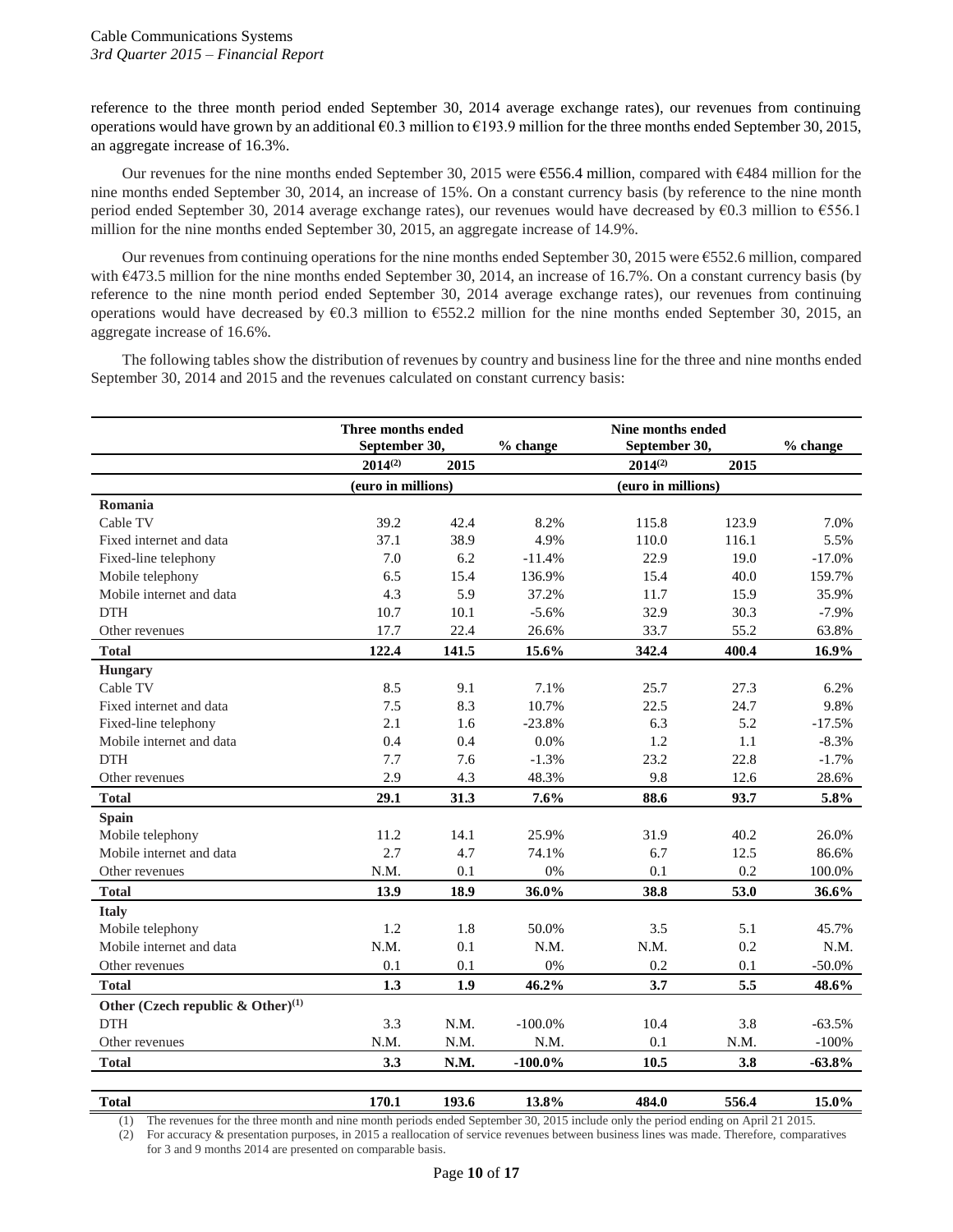*Revenues in Romania* (including intersegment revenues) for the three months ended September 30, 2015 were €141.5 million compared with €122.4 million for the three months ended September 30, 2014, an increase of 15.6%. On a constant currency basis (by reference to the  $3<sup>rd</sup>$  quarter of 2014 average exchange rates), our revenues in Romania would have been €142.2 million for the three months ended September 30, 2015 (higher by €0.3 million), leading to an aggregate increase of 15.7%. Revenue growth in Romania was driven primarily by an increase in our mobile telephony RGUs and ARPU, cable TV and other revenues. Mobile telephony RGUs increased from 1,217,000 at September 30, 2014 to 1,705,000 at September 30, 2015, an increase of 40.1%. This increase is the result of launching a new offer with competitive tariffs and the possibility of acquiring a mobile handset, as well as change in subscription packages' mix. As a result, also the ARPU from mobile telephony increased in the three months ended September 30, 2015 to 3.13 €/month compared with 1.87 €/month for the three months ended September 30, 2014, an increase of 67.4%. Our cable TV RGUs increased from 2,559,000 at September 30, 2014 to 2,693,000 at September 30, 2015, an increase of 5.2%, and our fixed internet and data RGUs increased from 1,784,000 at September 30, 2014 to 1,920,000 at September 30, 2015, an increase of 7.6%. Both increases were driven primarily by our investments in expanding and upgrading our fiber optic network, which allowed us to connect more customers. The increase in revenues from cable TV is also due to price increases of certain TV programmes. Other revenues consist of mobile phones sale, energy and publicity sale. Other revenues have mainly increased as a result of increase of energy supply to corporate clients (increase revenues from energy of  $63.9$  million in the three months ended September 30, 2015 compared with the three months ended September 30, 2014), as well as other items. Growth in our cable TV, fixed internet and data, mobile telephony and other revenues were partially offset by a decrease in our number of DTH RGUs and a decrease in residential fixed telephony RGUs and ARPU. DTH RGUs decreased from 741,000 at September 30, 2014 to 682,000 at September 30, 2015, a decrease of 8%. Residential fixed telephony RGUs decreased from 1,365,000 at September 30, 2014 to 1,303,000 at September 30, 2015, a decrease of 4.5%. Fixed telephony ARPU decreased from 1.32  $\epsilon$ /month for the three months ended September 30, 2014 to 1.24  $\epsilon$ /month for the three months ended September 30, 2015, a decrease of 6.1%.

*Revenues in Hungary* for the three months ended September 30, 2015 were €31.3 million compared with €29.1 million for the three months ended September 30, 2014, an increase of 7.6%. The increase in revenues was principally due to an increase in our cable TV RGUs, fixed internet and data RGUs and other revenues. Our cable TV RGUs increased from 405,000 at September 30, 2014 to 427,000 as at September 30, 2015, an increase of 5.4%. Our fixed internet and data RGUs increased from 339,000 at September 30, 2014 to 370,000 at September 30, 2015, an increase of 9.1%. The increases in RGUs were driven primarily by the quality of our network. The above increases were partially offset by a decrease in our DTH RGUs and fixed telephony ARPU. Our DTH RGUs decreased from 339,000 at September 30, 2014 to 329,000 at September 30, 2015, a decrease of 2.9%. Our fixed-line telephony RGUs increased from 296,000 at September 30, 2014 to 319,000 at September 30, 2015, an increase of 7.8%. Despite the increase in the fixed-line telephony RGUs, the revenues decreased as a result of lower traffic leading to lower ARPU.

*Revenues in Spain* (including intersegment revenues) for the three months ended September 30, 2015 were €18.9 million compared with  $\epsilon$ 13.9 million for the three months ended September 30, 2014, an increase of 36%. This growth was the result of an increase in our number of mobile telephony RGUs from 389,000 at September 30, 2014 to 492,000 at September 30, 2015, an increase of 26.5%, and an increase in the number of mobile internet and data RGUs from 172,000 at September 30, 2014 to 237,000 at September 30, 2015, an increase of 37.8%.

*Revenues in Italy* for the three months ended September 30, 2015 were €1.9 million compared with €1.3 million for the three months ended September 30, 2014, an increase of 46.2%. The increase in revenues was due to an increase our mobile telephony RGUs from 58,000 at September 30, 2014 to 79,000 as at September 30, 2015 and also due to an increase in the ARPU of the mobile telephony RGUs from 6.98  $\epsilon$ /month for the three months ended September 30, 2014 to 7.67 €/month for the three months ended September 30, 2015, an increase of 9.9%.

# *Total operating expenses*

Our total operating expenses for the three months ended September 30, 2015 were  $E175.2$  million compared with  $E155.4$  million for the three months ended September 30, 2014, an increase of 12.7%.

Our total operating expenses for the nine months ended September 30, 2015 were €517.9 million compared with  $\text{\textsterling}449.9$  million for the nine months ended September 30, 2014, an increase of 15.1%.

The table below sets out the expenses per segment (which excludes depreciation and amortization) as a percentage of revenues for the three months ended September 30, 2014 and 2015 (including intersegment transactions).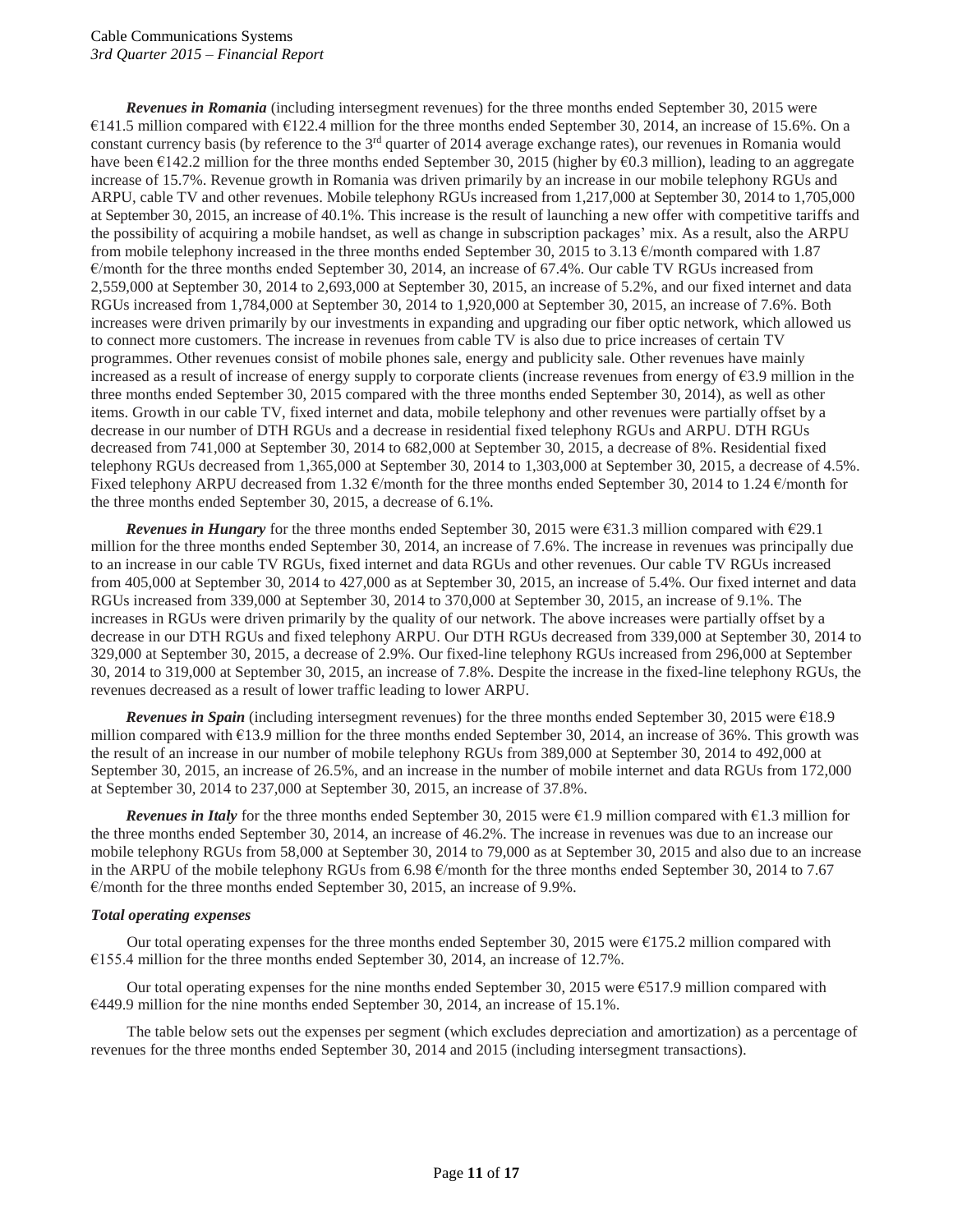|                         | Nine months ended September 30, |                           |        |        |  |                                  |
|-------------------------|---------------------------------|---------------------------|--------|--------|--|----------------------------------|
| Segment                 | 2014                            | 2015                      |        | 2015   |  |                                  |
|                         |                                 | Expenses as % of revenues |        |        |  | <b>Expenses as % of revenues</b> |
| Romania                 | 64.6%                           | 68.0%                     | 60.6%  | 67.7%  |  |                                  |
| Hungary                 | 61.0%                           | 59.9%                     | 61.0%  | 60.1%  |  |                                  |
| Spain                   | 90.4%                           | 83.7%                     | 92.5%  | 84.8%  |  |                                  |
| Other                   | 146.6%                          | 112.6%                    | 152.2% | 126.5% |  |                                  |
| Discontinued operations | 66.6%                           | N.M.                      | 65.9%  | 67.7%  |  |                                  |

*Operating expenses in Romania* (including intersegment expenses) for the three months ended September 30, 2015 were €96.4 million compared with €79.4 million the three months ended September 30, 2014, an increase of 21.4%. This increase is in line with the increase in business volume and comes mainly from larger telephony interconnection charges associated with our mobile offerings, increase in programming expenses, increase in salaries and increase associated with energy sales.

*Operating expenses in Hungary* for the three months ended September 30, 2015 were €18.7 million compared with  $E17.7$  million the three months ended September 30, 2014, an increase of 5.6%. This increase is in line with the increase in business volume and is mainly the result of the increase in direct costs associated with the increase in programming expenses for cable TV.

*Operating expenses in Spain* (including intersegment expenses) for the three months ended September 30, 2015 were  $€16.1$  million compared with  $€12.8$  million for the three months ended September 30, 2014, an increase of 25.8%. This is the result of an increase in interconnection charges associated with traffic increase and expansion in our RGU number.

*Operating expenses in Other (excluding discontinued operations)* for the three months ended September 30, 2015 were  $E2.2$  million compared with  $E1.9$  million for the three months ended September 30, 2014, an increase of 15.8%. The increase is the result of the increase in RGUs and traffic in our subsidiary in Italy.

#### *Depreciation, amortization and impairment of tangible and intangible assets*

Depreciation, amortization and impairment of tangible and intangible assets was  $\epsilon$ 42.5 million for the three months ended September 30, 2015 compared with €42.0 million for three months ended September 30, 2014, an increase of 1.2%.

*Other income* for the three months ended September 30, 2015 was a reduction of  $\epsilon$ 0.2 million, as a result of increased accrual of sales transaction costs netted off against income from the sale of our Czech subsidiary.

#### *Operating profit*

For the reasons set forth above, our operating profit was €18.2 million for the three months ended September 30, 2015 compared with  $\epsilon$ 16 million for three months ended September 30, 2014.

#### *Net finance expense*

We recognized net finance expense of €6.2 million in the three months ended September 30, 2015 compared with €18.0 million in the three months ended September 30, 2014. The decrease is the result of a net foreign exchange gain of €7.1 million in the three months ended September 30, 2015 compared with a foreign exchange loss of €5.3 million in the three months ended September 30, 2014. In the  $3<sup>rd</sup>$  quarter of 2015 we have recognised interest rate swap derivatives as cashflow hedges. The impact of the implementation of this accounting policy from Q2 would have resulted in a decrease in finance expenses of  $E1.7$  million for period ended 30 June 2015.

#### *Profit before taxation*

For the reasons set forth above, we had a profit before taxation of  $\epsilon$ 12.0 million for the three months ended September 30, 2015 compared to a loss before taxation of  $\epsilon$ 2.0 million for the three months ended September 30, 2014.

#### *Income tax expense*

An income tax expense of  $\epsilon$ 0.3 million was recognized in the three months ended September 30, 2015 as a result of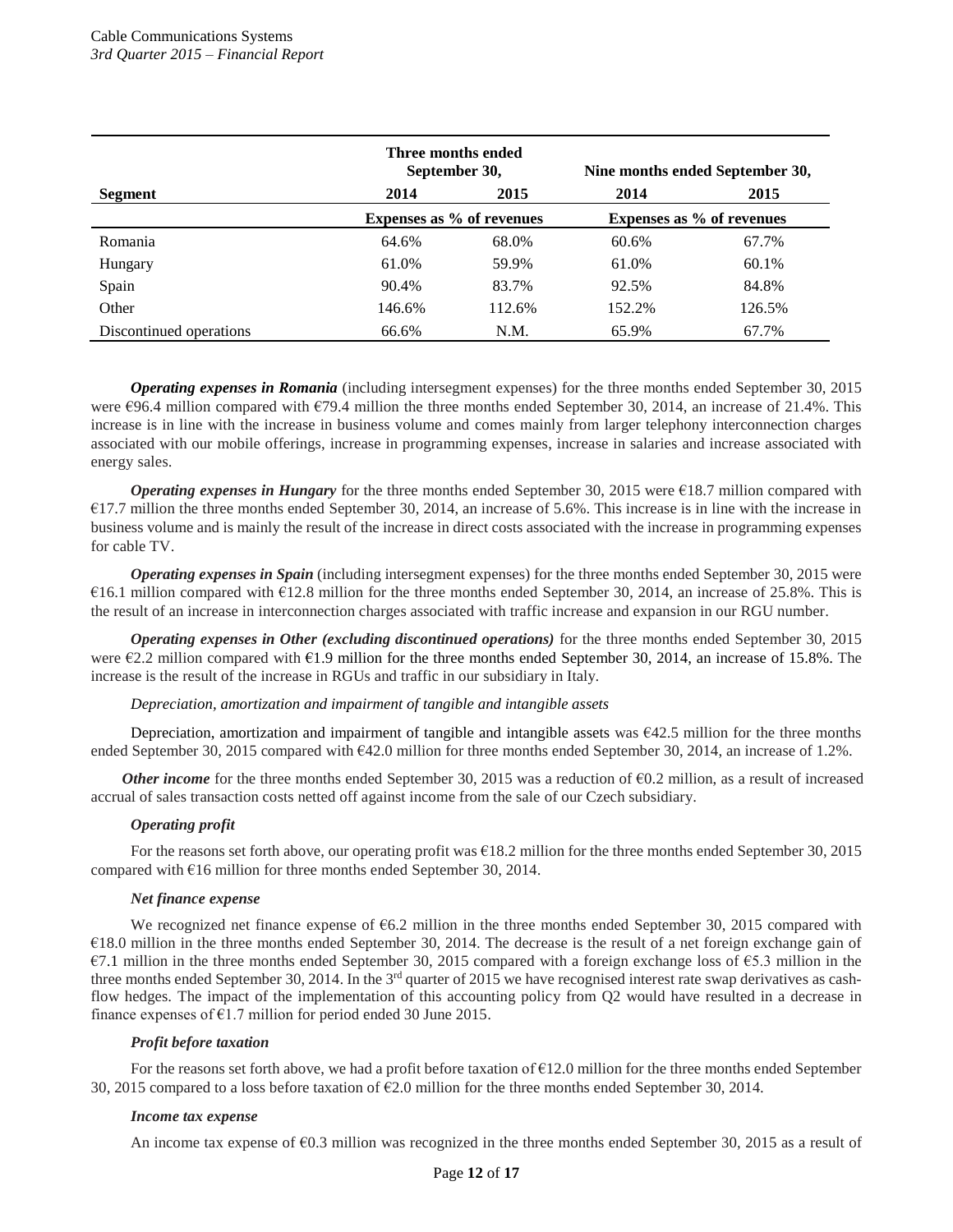the net profit incurred in that period, adjusted for the effect of non-deductible expenses. An income tax expense of  $\epsilon$ 0.5 million was recognized in the three months ended September 30, 2014 mainly as a result of fiscal losses incurred in Romania and Italy.

# *Profit for the year*

For the reasons set forth above, our net profit for the three months ended September 30, 2015 was €11.7 million and our net loss for the three months ended September 30, 2014 was  $\epsilon$ 2.4 million.

# **LIQUIDITY AND CAPITAL RESOURCES**

Historically, our principal sources of liquidity have been our operating cash flows and debt financing. Going forward, we expect to fund our cash obligations and capital expenditures primarily out of our operating cash flows, supplemented in part by the *2015 Senior Facilities Agreement* (signed on April 30, 2015), the ING Facilities Agreement, the Citi Facilities Agreement, other letter of guarantee facilities and other credit agreements. We believe that our strong and relatively predictable operating cash flows in local currency will continue to allow us to maintain a flexible capital expenditure policy.

All of our businesses generally produce positive operating cash flows that are relatively constant from month to month. Variations in our aggregate cash flow during the periods under review principally represented increased or decreased cash flow used in investing activities and cash flow from financing activities.

We have made and intend to continue to make significant investments in the growth of our businesses by acquiring new and renewing existing content rights, expanding our mobile telecommunications network and our fiber optic networks and procuring CPE which we lend free of charge to our customers for the duration of their subscriptions.

We also believe that, for the coming 12 months, our operating cash flows will be adequate to fund our working capital requirements.

#### **Historical Cash Flows**

The following table sets forth, for the three months ended September 30, 2014 and 2015 our consolidated cash flow from operating activities, cash flow from investing activities and cash flow from financing activities.

|                                                                      | Three months ended<br>September 30, |        | Nine months ended<br>September 30, |         |
|----------------------------------------------------------------------|-------------------------------------|--------|------------------------------------|---------|
|                                                                      | 2014                                | 2015   | 2014                               | 2015    |
|                                                                      | (euro in millions)                  |        | (euro in millions)                 |         |
| Cash flows from operations before working capital changes            | 55.1                                | 62.4   | 175.7                              | 173.6   |
| Cash flows from changes in working capital                           | (0.3)                               | (7.6)  | (18.9)                             | 10.5    |
| <b>Cash flows from operations</b>                                    | 54.7                                | 54.8   | 156.8                              | 184.0   |
| Interest paid                                                        | (3.4)                               | (2.3)  | (25.1)                             | (24.8)  |
| Income tax paid                                                      | (1.3)                               | (0.5)  | (3.4)                              | (1.8)   |
| <b>Cash flow from operating activities</b>                           | 50.1                                | 52.1   | 128.3                              | 157.5   |
| Cash flow used in investing activities                               | (50.7)                              | (57.1) | (139.3)                            | (138.9) |
| <b>Cash flows from financing activities</b>                          | (2.9)                               | 2.5    | 37.4                               | (23.3)  |
| Net increase (decrease) in cash and cash equivalents                 | (3.5)                               | (2.4)  | 26.4                               | (4.6)   |
| Cash and cash equivalents at the beginning of the period             | 79.1                                | 52.0   | 50.2                               | 54.3    |
| Effect of exchange rate fluctuation on cash and cash equivalent held | 0.3                                 | (0.7)  | (0.8)                              | (0.8)   |
| Cash and cash equivalents at the closing of the period               | 75.8                                | 48.9   | 75.8                               | 48.9    |

*Cash flows from operations before working capital changes* were €62.4 million in the three months ended September 30, 2015 and €55.1 million in the three months ended September 30, 2014 for the reasons discussed above under "*—Results of Operations for the three months ended September 30, 2015 and 2014.*"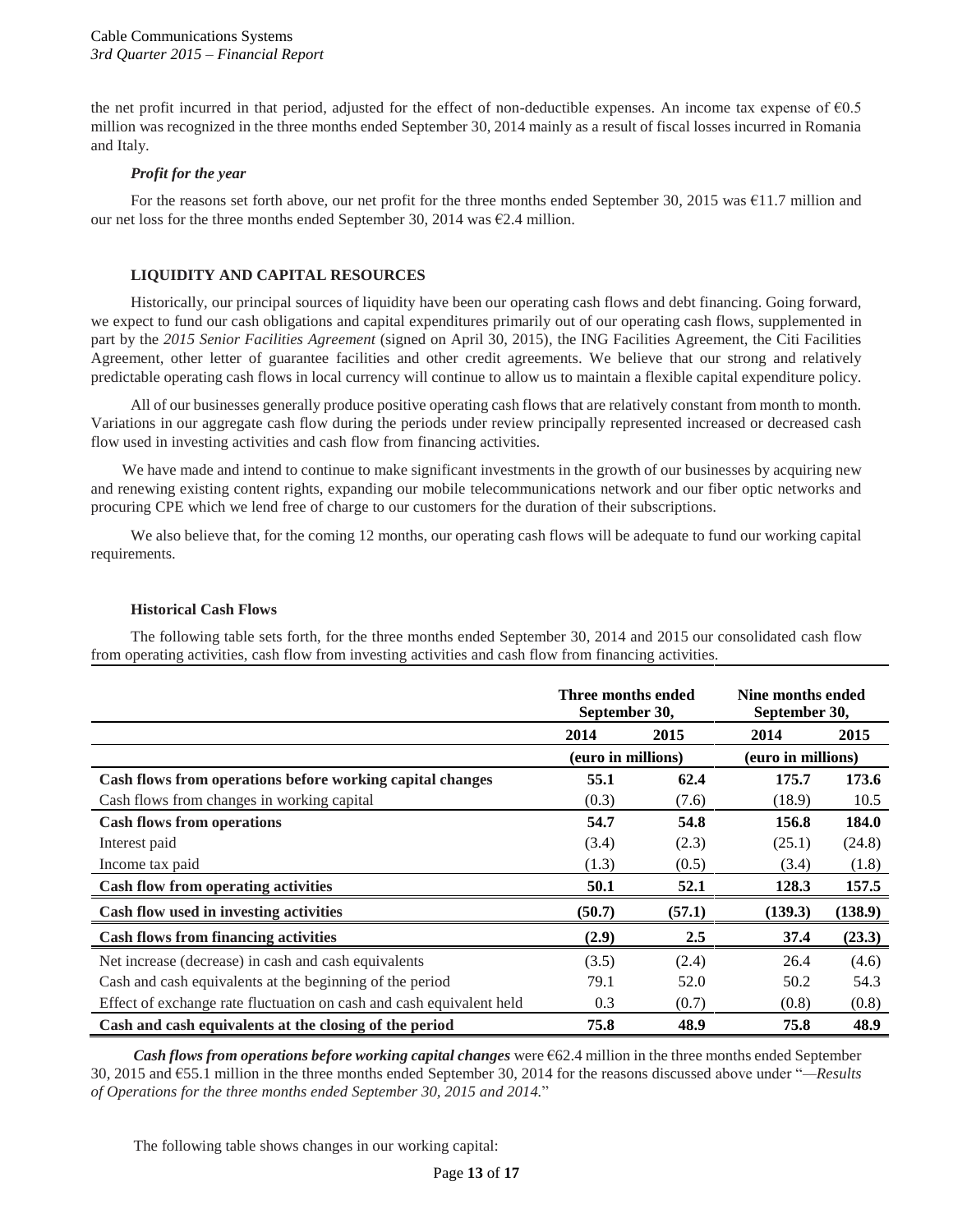|                                              | <b>Three months</b><br>ended September<br>30. |       | Nine months ended<br>September 30, |        |  |
|----------------------------------------------|-----------------------------------------------|-------|------------------------------------|--------|--|
|                                              | 2014                                          | 2015  | 2014                               | 2015   |  |
| <b>Changes in:</b>                           | (euro in millions)                            |       | (euro in millions)                 |        |  |
| Trade receivables and other assets           | (13.2)                                        | (6.7) | (27.2)                             | (16.2) |  |
| Inventories                                  | (1.4)                                         | 1.5   | (0.9)                              | 1.6    |  |
| Trade payables and other current liabilities | 15.0                                          | (2.0) | 6.7                                | 18.3   |  |
| Deferred revenue                             | (0.8)                                         | (0.3) | 2.4                                | 6.8    |  |
| <b>Total</b>                                 | (0.3)                                         | (7.6) | (18.9)                             | 10.5   |  |

We had a net working capital requirement of €7.6 million in the three months ended September 30, 2015. This is the result of a decrease in trade payables of €2.0 due to acquisitions of equipment, especially mobile handsets and increase in several other expenses such as mobile interconnection, salaries and programming. These changes were partially offset by an increase in our trade receivables and other assets balances of  $66.7$  million and a decrease in our inventories balance of  $61.5$ million.

We had a net working capital requirement of  $\epsilon$ 0.3 million in the three months ended September 30, 2014. This requirement comes mainly from an increase in trade receivables and other assets balances of €13.2 million primarily as a result of sale of equipment in instalments and/or with a subsidy to our subscribers but it is compensated by the increase in trade payables related mainly to the same equipment.

*Cash flows from operating activities* were €52.1 million in the three months ended September 30, 2015 and €50.1 million in the three months ended September 30, 2014. Included in these amounts are deductions for interest paid and income tax paid, which were  $\epsilon$ 2.7 million in the three months ended September 30, 2015 and  $\epsilon$ 4.7 million in the three months ended September 30, 2014.

*Cash flows used in investing activities* were €57.1 million in the three months ended September 30, 2015 and €50.7 million in the three months ended September 30, 2014.

Purchases of property, plant and equipment were €34.6 million in the three months ended September 30, 2015 and €31.8 million in the three months ended September 30, 2014.

Purchases of intangible assets were €22.5 million in the three months ended September 30, 2015 and €20.7 million in the three months ended September 30, 2014.

*Cash flows used in financing activities* were €2.5 million (representing an inflow) in the three months ended September 30, 2015. This is mainly the result of overdraft drawings in the period. *Cash flows from financing activities* were €2.9 million (representing an outflow) in the three months ended September 30, 2014.

# **Contractual Obligations**

Our principal contractual obligations consist of our obligations in respect of financial indebtedness that is owed under our credit facilities, our contractual obligations for the lease of satellite capacity from Intelsat, the annual radio spectrum fees for our mobile licenses in Romania and Hungary, the remaining payments for certain broadcasting rights, operational leasing arrangements and financial leasing arrangements for part of our headquarters in Bucharest and a parcel of land.

The following table sets forth our payment obligations as at September 30, 2015 based on the agreements in place as at that date. We expect that our contractual commitments may evolve over time in response to current business and market conditions, with the result that future amounts due may differ considerably from the expected amounts payable set out in this table: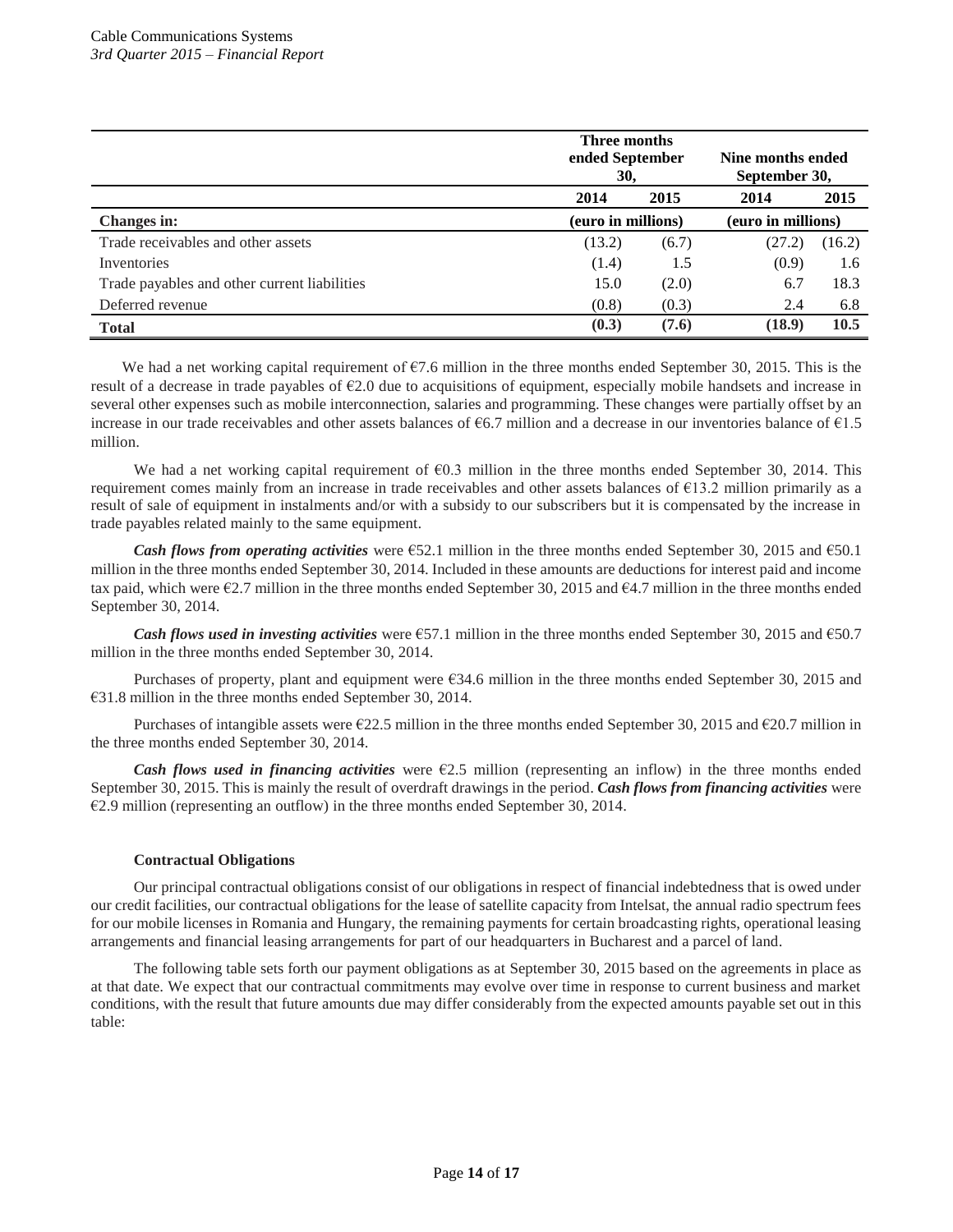|                                                    | <b>TOTAL</b> | Oct 1, 2015 -      | Oct 1, 2016 - | Oct 1, 2018 - | Oct 1, 2020 |
|----------------------------------------------------|--------------|--------------------|---------------|---------------|-------------|
|                                                    |              | Sept 30, 2016      | Sept 30, 2018 | Sept 30, 2020 | and after   |
|                                                    |              | (euro in millions) |               |               |             |
| Interest bearing loans and borrowings,             |              |                    |               |               |             |
| including short term facilities <sup>(1)</sup>     | 877.3        | 78.8               | 177.7         | 159.3         | 461.5       |
| Finance lease obligations $(1)$                    | 7.3          | 4.7                | 0.7           | 0.7           | 1.2         |
| Overdraft facilities                               | 4.2          | 4.2                |               |               |             |
| Capital expenditure and operating                  |              |                    |               |               |             |
| expenditure contractual commitments <sup>(2)</sup> | 247.4        | 96.5               | 98.1          | 22.3          | 30.6        |
| Acquisition of subsidiaries                        | 0.2          | 0.2                |               |               |             |
| Trade and other payables <sup>(3)</sup>            | 260.9        | 255.1              | 5.7           |               |             |
| Derivative instruments                             | 5.9          | 5.9                |               |               |             |
| <b>Total</b>                                       | 1,403.2      | 445.4              | 282.2         | 182.3         | 493.3       |

(1) Includes estimated interest. Interest was estimated by using 3-month ROBOR, 3-months EURIBOR or a fixed rate as of September 30, 2015 for all future periods. (2) Includes mainly payments for premium content, satellite usage, spectrum fee payments, open orders for purchases of equipment and obligations under agreements to lease real property or movable property that are enforceable and legally binding and that specify all significant terms (*e.g.*, object of the lease, pricing terms and duration).

(3) Includes trade payables, other long-term liabilities and income tax. \*all amounts are presented without discounting

# **Financial Obligations**

# *Bond (the Notes)*

On October 25, 2013, CCS entered into a Purchase Agreement through which on November 4, 2013 issued Notes with a value of €450 million. The Notes, are secured, by (i) substantially all of the movable assets of RCS&RDS, including bank accounts, receivables, intellectual property rights, networks, equipment, inventories, insurance and proceeds related to any of the foregoing, (ii) certain shares of the Company's material subsidiaries and its own treasury shares, in each case, held by the Company and (iii) certain assets of the Company, including the shares it holds in RCS&RDS, certain bank accounts and receivables under the Proceeds Loan (collectively, the "Collateral"). The Collateral is shared with the 2013 Senior Facilities Agreement, ING Facilities Agreement and the Citi Facilities Agreement on a *pari passu* basis pursuant to the terms of the Intercreditor Agreement. The Proceeds Loan is the loan provided by CCS to its subsidiary, RCS&RDS on 4 November 2013.

In 2014 we concluded coupon swaps for the entire Proceeds Loan's value (€450 million), all with a termination date of 23 September 2016. The coupon SWAP shares in the Collateral pursuant to the terms of the Intercreditor Agreement.

#### *2013 Senior Facilities Agreement*

On October 21, 2013 we entered into a committed facility agreement, as borrower, with Citibank, N.A., London Branch and ING Bank N.V. Amsterdam, Bucharest Branch, as mandated lead arrangers, for the repayment of our existing facilities and for general corporate purposes (the "**2013 Senior Facilities Agreement**"). The 2013 Senior Facilities Agreement is unconditionally guaranteed by CCS on a senior secured basis, and shares in the Collateral pursuant to the terms of the Intercreditor Agreement.

The 2013 Senior Facilities Agreement consists of a term loan facility with a capacity of €250 million and a revolving credit facility with a capacity of  $\epsilon$ 50 million. The interest rate under the 2013 Senior Facilities Agreement is floating at a margin of 4.35% per annum plus EURIBOR. Interest is payable every three or six months with respect to the term loan (as at this moment we have a three month interest period), and one, three or six months with respect to the revolving credit facility.

The 2013 Senior Facilities Agreement contains certain financial covenants, including maintaining: (i) at the end of each accounting quarter a maximum consolidated total net indebtedness to EBITDA ratio of 3.25; and (ii) a minimum EBITDA to net total interest ratio of 4.25.

On November 4, 2013 we drew  $\epsilon$ 205 million of the term loan facility on the Issue Date to repay certain of our existing credit facilities and on June 19, 2014 we drew the remaining €45 million under the term loan. The revolving credit facility remains available until October 21, 2016.

On May 22, 2015 we repaid the facility using the proceeds of the 2015 Senior Facilities Agreement and our own funds.

#### *2015 Senior Facilities Agreement*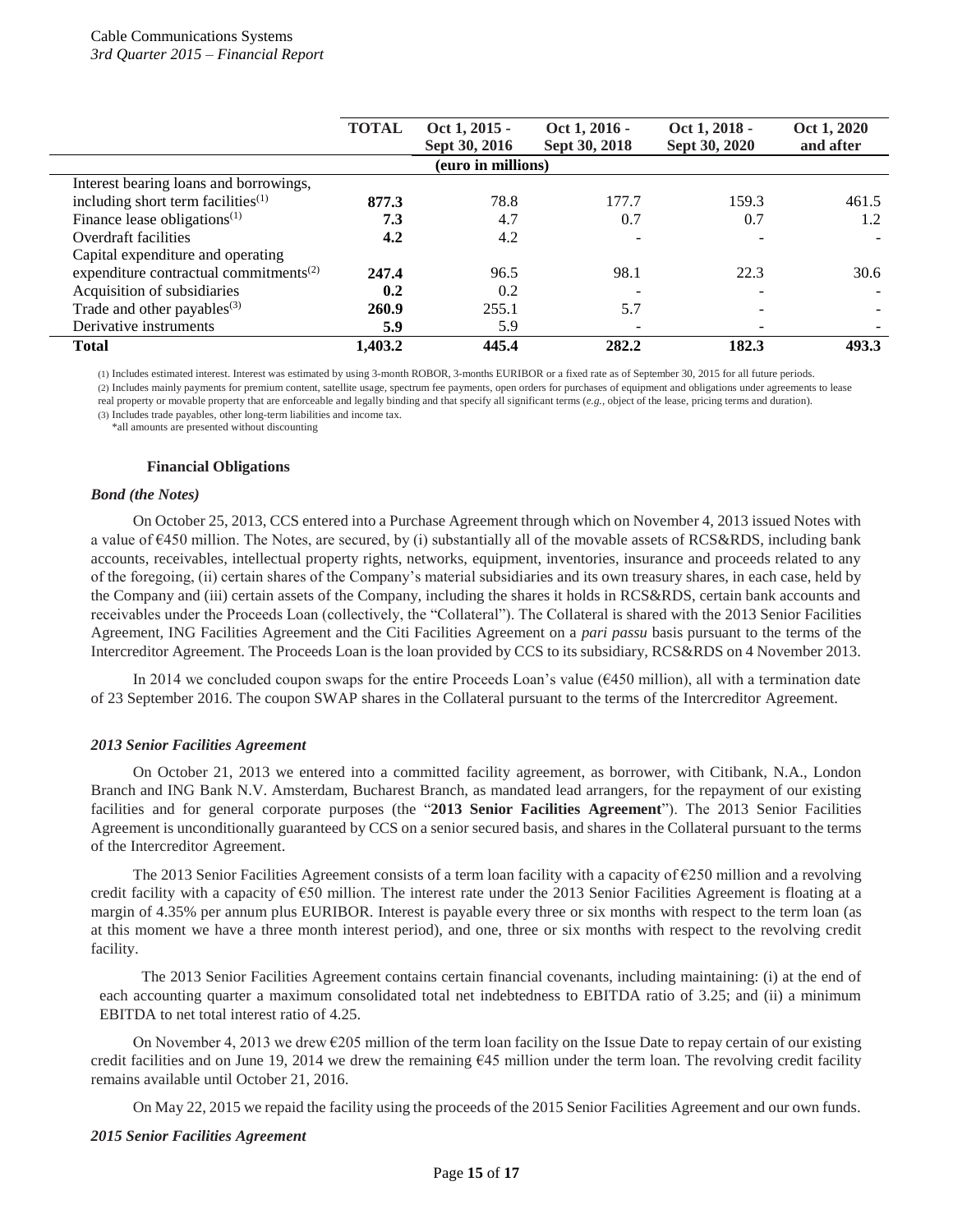On April 30, 2015 we entered into a committed facility agreement, as borrower, with BRD-Groupe Societe Generale, Citibank, London branch, ING Bank, and Unicredit Tiriac Bank as mandated lead arrangers, for the repayment of our 2013 Senior Facilities Agreement (the "**2015 Senior Facilities Agreement**"). The 2015 Senior Facilities Agreement is unconditionally guaranteed by CCS on a senior secured basis, and shares in the Collateral pursuant to the terms of the Intercreditor Agreement.

The 2015 Senior Facilities Agreement consists of a term loan facility with a capacity of RON 994.2 million and a revolving credit facility with a capacity of RON 39.8 million. The facility can be increased by EUR 25 million (in RON and the exchange rate from the date of the notice) until the end of 2015. The interest rate under the 2015 Senior Facilities Agreement is floating at a margin of 2.5% per annum plus ROBOR. Interest is payable every three months.

The 2015 Senior Facilities Agreement contains certain financial covenants, including maintaining: (i) at the end of each accounting quarter a maximum consolidated total net indebtedness to EBITDA ratio of 3.75 until December 31, 2016 and afterwards a maximum consolidated total net indebtedness to EBITDA ratio of 3.25; and (ii) a minimum EBITDA to net total interest ratio of 3.75 until December 31, 2016 and afterwards a minimum EBITDA to net total interest ratio of 4.25.

On May 22, 2015 we drew the entire amount available from both the term loan facility and the revolving credit facility. The term loan facility is repayable in 10 semiannual equal tranches starting with October 30, 2015 and the revolving credit facility is repayable in three years' time, on April 30, 2018. On October 30, 2015 we have repaid the first principal installment in amount of €22.4 mil (RON 99.4 mil).

On May 22, 2015 we concluded an interest rate SWAP for the entire term loan facility through which we will pay an annual total fixed interest of 5.75% for the entire period of the loan. The interest rate SWAP shares in the Collateral pursuant to the terms of the Intercreditor Agreement.

# *ING Facilities Agreement*

On November 1, 2013, we entered, into the ING Facilities Agreement with ING Bank N.V. in order to consolidate the Group's existing credit facilities with ING Bank N.V. into a single facility for working capital purposes. The existing facilities with ING Bank N.V. were fully repaid and terminated on November 4, 2013 using the proceeds of the Bond and the 2013 Senior Facilities Agreement. The ING Facilities Agreement entered into force thereafter. The ING Facilities Agreement is sharing in the Collateral, pursuant to the terms of the Intercreditor Agreement.

The ING Facilities Agreement consists of (i) an uncommitted overdraft facility of up to  $\epsilon$ 5.0 million and (ii) an uncommitted facility for letters of guarantee of up to  $65.0$  million. As of September 30, 2015, we had  $64.25$  million drawn out of the overdraft facility and Letters of Guarantee issued in amount of  $\epsilon$ 2.03 million and RON7.96 million.

# *Citi Facilities Agreement*

On October 25, 2013, we entered into, as borrower, the Citi Facilities Agreement with Citibank, to consolidate its existing uncommitted credit facilities with Citibank into a single uncommitted facility for working capital purposes. On October 25, 2013, the Company entered into a personal guarantee agreement with Citibank pursuant to which it provides Citibank with a personal guarantee for the due performance of the Citi Facilities Agreement by the Group.

On November 4, 2013 we repaid the Citi Facilities Agreement using the proceeds from the Bond and the 2013 Senior Facilities Agreement. Following the repayment, the maximum amount made available under the Citi Facilities Agreement was decreased. Thus amended, the Citi Facilities Agreement consists of (i) an uncommitted overdraft/bank guarantee facility in the amount of US\$5.0 million and (ii) an uncommitted bank guarantee facility with an initial amount of US\$8.1 million and €500,000. On November 25, 2014 the (i) uncommitted overdraft/bank guarantee facility was increased to US\$7.0 million.

As of September 30, 2015, overdraft/bank guarantee facility utilized was (i) the cash overdraft facility was not used and we had letters of guarantee issued in amount of  $60.76$  million, and (ii) we had letters of guarantee issued in the amount of US\$3.0 million,  $\epsilon$ 500,000 and RON 2.0 million.

# *BRD Letters of Guarantee Facility*

On July 13, 2015 we entered into an uncommitted Letters of Guarantees facility with BRD of €5.0 million. The BRD Letters of Guarantee Facility is sharing in the Collateral, pursuant to the terms of the Intercreditor Agreement. The existing letters of guarantee were included under the new facility.